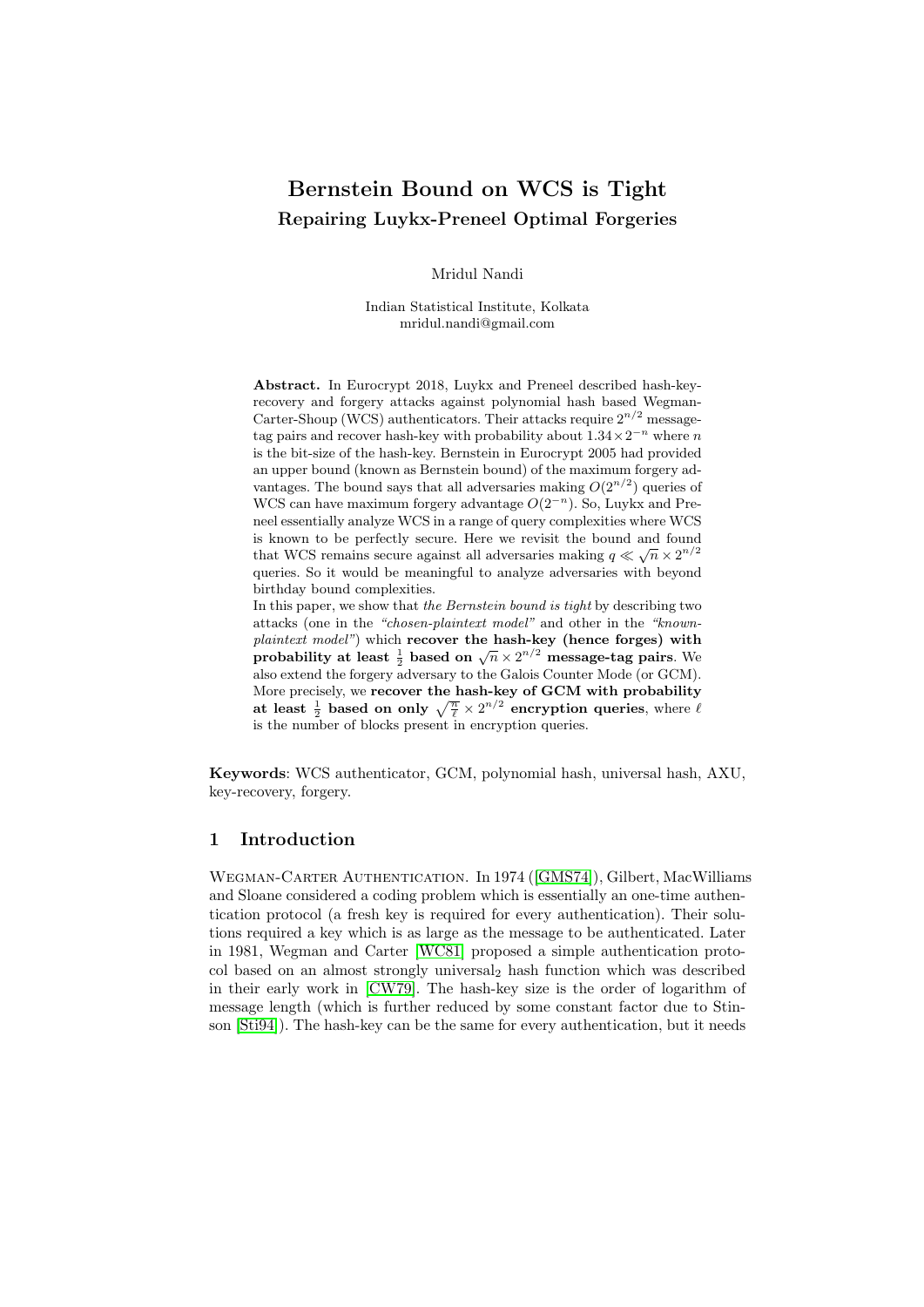a fresh constant sized random key (used to mask the hash-output). More precisely, let  $\kappa$  be a hash-key of an *n*-bit hash function  $\rho_{\kappa}$  and  $R_1, R_2, \ldots$  be a stream of secret  $n$ -bit keys. Given a message  $m$  and its unique message number  $n$  (also known as a nonce), the Wegman-Carter (WC) authenticator computes  $R_n \oplus \rho_{\kappa}(m)$  as a tag.

Almost Xor-Universal or AXU Hash. In [\[Kra94\]](#page-24-0) Krawczyk had shown that almost strong universal<sub>2</sub> property can be relaxed to a weaker hash (named as AXU or almost-xor universal hash by Rogaway in [\[Rog95\]](#page-24-1)). The polynomial hashing [\[dB93](#page-23-2)[,BJKS94](#page-23-3)[,Tay94\]](#page-25-2), division hashing [\[KR87,](#page-24-2)[Rab81\]](#page-24-3) are such examples of AXU hash functions which were first introduced in a slightly different context. Afterwards, many AXU hash functions have been proposed for instantiating Wegman-Carter authentication [\[Sho96,](#page-25-3)[HK97,](#page-24-4)[Ber05a,](#page-23-4)[BHK](#page-23-5)+99[,MV04\]](#page-24-5). A comprehensive survey of universal hash functions can be found in [\[Ber07,](#page-23-6)[Nan14\]](#page-24-6). Among all known examples, the polynomial hashing is very popular as it requires hash-key of constant size and, both key generation and hash computation are very fast.

Wegman-Carter-Shoup or WCS Authenticator. To get rid of onetime masking in Wegman-Carter authenticator, Brassard (in [\[Bra83\]](#page-23-7)) proposed to use a pseudorandom number generator which generates the keys  $R_1, R_2, \ldots$ , from a short master key  $K$ . However, in some application, message number can come in arbitrary order and so a direct efficient computation of  $R_n$  is much desired (it is alternatively known as pseudorandom function or PRF). Brassard pointed out that the Blum-Blum-Shub pseudorandom number generator [\[BBS86\]](#page-23-8) outputs can be computed directly. As blockciphers are more efficient, Shoup ([\[Sho96\]](#page-25-3)) considered the following variant of WC authentication:

$$
\mathsf{WCS}_{K,\kappa}(n_1,m) := e_K(n) \oplus \rho_\kappa(m)
$$

where  $e_K$  is a keyed blockcipher modeled as a pseudorandom permutation (PRP). This was named as WCS authenticator by Bernstein in [\[Ber05b\]](#page-23-9).

The use of PRPs enables practical and fast instantiations of WCS authenticators. The WCS authentication mechanism implicitly or explicitly has been used in different algorithms, such as Poly1305-AES [\[Ber05a\]](#page-23-4) and Galois Counter Mode or GCM [\[MV04,](#page-24-5)[AY12\]](#page-23-10). GCM was adopted in practice, e.g. [\[MV06,](#page-24-7)[JTC11,](#page-24-8)[SCM08\]](#page-24-9). GCM and its randomized variants, called RGCM [\[BT16\]](#page-23-11), are used in TLS 1.2 and TLS 1.3.

# 1.1 Known Security Analysis of WCS prior to Luykx-Preneel Eurocrypt 2018

Hash-Key Recovery Attacks of WCS. Forgery and key-recovery are the two meaningful security notions for an authenticator. Whenever we recover hash-key, the security is completely lost as any message can be forged. Security of WCS relies on the nonce which should not repeat over different executions [\[Jou](#page-24-10)[,HP08\]](#page-24-11). Most of the previously published nonce respecting attacks aim to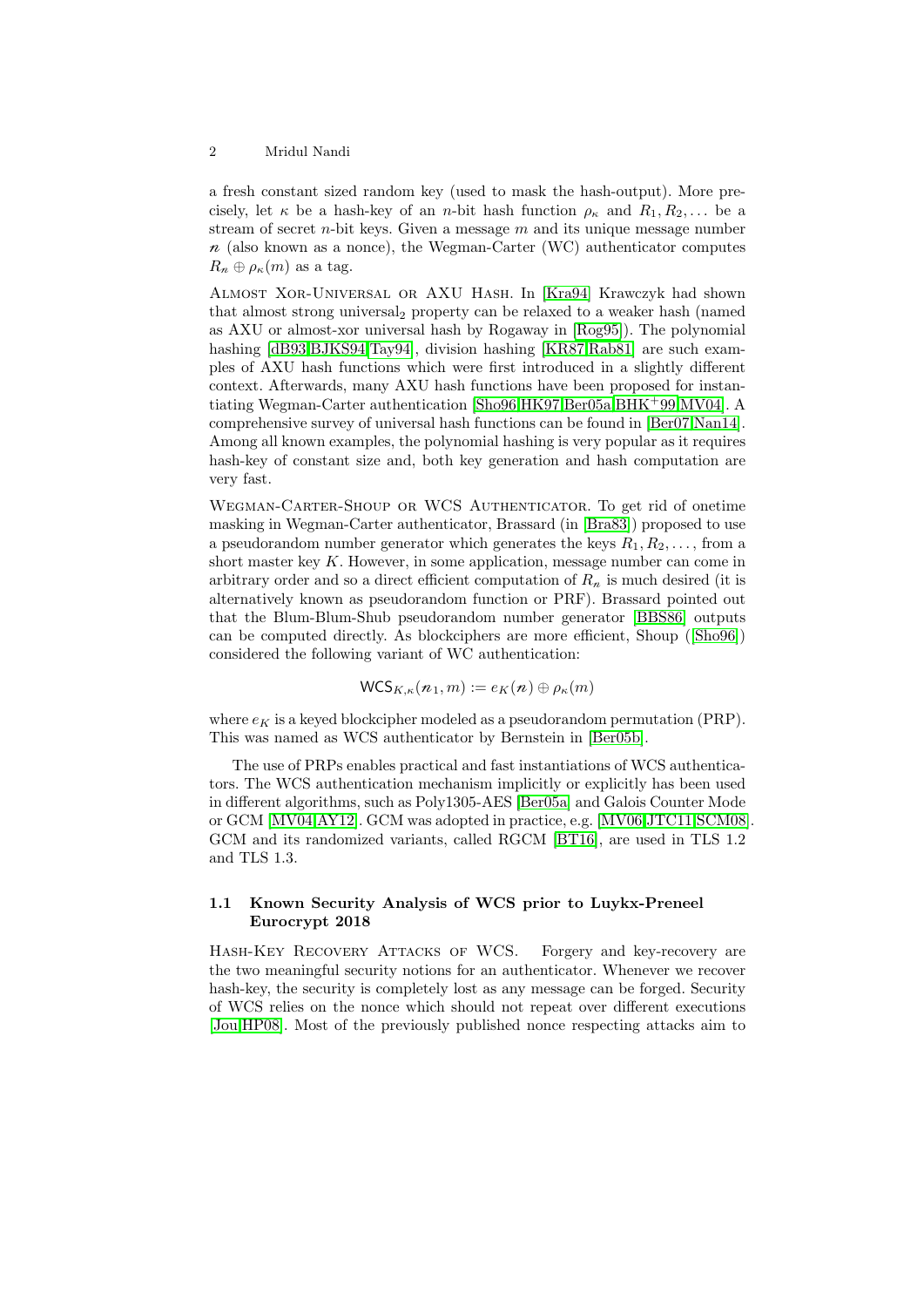recover the polynomial key [\[ABBT15,](#page-23-12)[PC15,](#page-24-12)[Saa12](#page-24-13)[,ZTG13\]](#page-25-4) based on multiple verification attempts. The total number of message blocks in all verification attempts should be about  $2<sup>n</sup>$  to achieve some significant advantage.

PROVABLE SECURITY ANALYSIS OF WCS. The WC authenticator based on polynomial hashing has maximum forgery or authenticity advantage  $\frac{v\ell}{2^n}$  against all adversaries who make at most  $q$  authentication queries and  $v$  verification queries consisting of at most  $\ell$  blocks. By applying the standard PRP-PRF switching lemma, WCS (which is based on a random permutation  $\pi$ ) has an authenticity advantage at most  $\frac{v\ell}{2^n} + \frac{(v+q)^2}{2^n}$ . So the bound becomes useless as q approaches  $2^{n/2}$  (birthday complexity). Shoup proved that the advantage is at most  $\frac{v\ell}{2^n}$  for all  $q < 2^{\frac{n-\log \ell}{2}}$  [\[Sho96\]](#page-25-3). So, when  $\ell = 2^{10}$ ,  $n = 128$ , the above bound says that the authenticity advantage is at most  $v\ell/2^{128}$ , whenever  $q \leq 2^{59}$ . This is clearly better than the classical bound. However, the application of Shoup's bound would be limited if we allow large  $\ell$ .

Bernstein Bound. Finally, Bernstein [\[Ber05b\]](#page-23-9) provided an improved bound for WCS which is valid for wider range of  $q$ . The maximum authenticity advantage is shown to be bounded above by

$$
\mathsf{B}(q,v) := v \cdot \epsilon \cdot \left(1 - \frac{q}{2^n}\right)^{\frac{-(q+1)}{2}}\tag{1}
$$

for all q, where  $\rho_{\kappa}$  is an  $\epsilon$ -AXU hash function. Thus, when  $q = O(2^{n/2})$ , the maximum success probability is  $O(v \cdot \epsilon)$  which is clearly negligible for all reasonable choices of  $v$  and  $\epsilon$ . For example, the forgery advantage against 128-bit WCS based on polynomial hashing is at most (1)  $1.7v\ell \times 2^{-128}$  when  $q \leq 2^{64}$ , and (2)  $3000v\ell \times 2^{-128}$  when  $q = 2^{66}$  (so WCS remains secure even if we go beyond birthday bound query complexity).

#### 1.2 Understanding the result due to Luykx and Preneel in [\[LP18\]](#page-24-14)

FALSE-KEY OR TRUE-KEY SET. All known key-recovery attacks focus on reducing the set of candidate keys, denoted  $\mathcal{T}$ , which contains the actual key. But the set of candidate keys, also called true-key set, is constructed from verification attempts. Recently, a true-key set (equivalently false-key set which is simply the complement of the true-key set) is constructed from authentication queries only. After observing some authentication outputs of a WCS based on a blockcipher  $e_K$ , some choices for the key can be eliminated using the fact that outputs of the blockcipher are distinct. More precisely, we can construct the following false-key set  $\mathcal F$  based on a transcript  $\tau := ((n_1, m_1, t_1), \ldots, (n_q, m_q, t_q))$  where  $t_i = e_K(n_i) \oplus \rho_K(m_i)$ :

$$
\mathcal{F} := \{x : t_i \oplus \rho_x(m_i) = t_j \oplus \rho_x(m_j), \text{ for some } i \neq j\}.
$$
 (2)

It is easy to see that the hash-key  $\kappa \notin \mathcal{F}$ , since otherwise, there would exist  $i \neq j$ ,  $e_K(n_i) = e_K(n_j)$ , which is a contradiction. So, a random guess of a key from outside the false-key set would be a correct guess with probability at least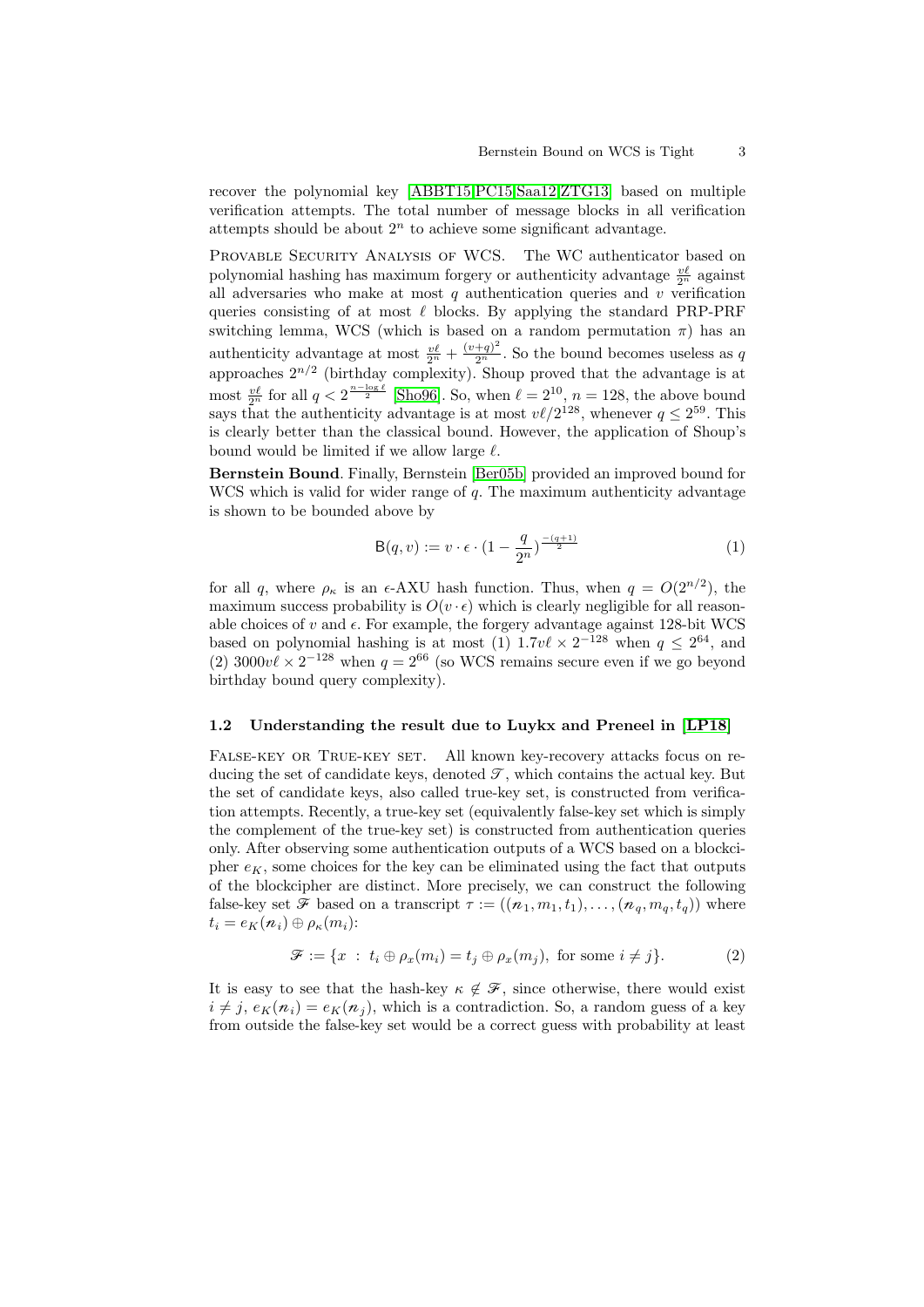$\frac{1}{2^{n}-\mathbb{E}(|\mathcal{F}|)}$ . This simple but useful observation was made in [\[LP18\]](#page-24-14). We also use this idea in our analysis.

– Lower bound on the expected size of false-key set.

Based on the above discussion, one natural approach would be to maximize the false-key set to obtain higher key-recovery advantage. This has been considered in [\[LP18\]](#page-24-14). Proposition 3.1 of [\[LP18\]](#page-24-14) states that

$$
\mathbb{E}(|\mathcal{F}|) \ge \frac{q(q-1)}{4}, \text{ for all } q < \sqrt{2^n - 3}.
$$

In other words, expected size of the false-key set grows quadratically. They have stated the following in section 3 of [\[LP18\]](#page-24-14).

"We describe chosen-plaintext attacks which perfectly match the bounds for both polynomial-based WCS MACs and GCM."

Issue 1: The Luykx-Preneel attack is no better than random guessing. Their attack can eliminate about one fourth keys. In other words, there are still three-fourth candidate keys are left. So, the key-recovery advantage  $KR(q)$  is about  $\frac{1.34}{2^n}$  (1.34 times more than a random guess attack without making any query). Naturally, as the key-recovery advantage is extremely negligible, claiming such an algorithm as an attack is definitely under question.

– Upper bound on the expected size of false-key set.

Now we discuss the other claim of [\[LP18\]](#page-24-14). They claimed that (Theorem 5.1 of [\[LP18\]](#page-24-14)) the size of the false-key set cannot be more than  $q(q + 1)/2$  after observing q responses of polynomial-based WCS. In other words, irrespective of the length of queries  $\ell$ , the upper bound of the size of the false-key set is independent of  $\ell$ . At a first glance this seem to be counter-intuitive as the number of roots of a polynomial corresponding to a pair of query-responses can be as large as  $\ell$ . So, at best one may expect the size of the false-key set can be  $\binom{q}{2}\ell$ . But, on the other extreme there may not be a single root for may pairs of queries. On the average, the number of roots for every pair of messages turns out to be in the order of  $q^2$ , independent of  $\ell$ . We investigate the proof of Theorem 5.1 of [\[LP18\]](#page-24-14) and in the very first line they have mentioned that

"Using Thm. 4.1, Cor. 5.1, and Prop. 5.3, we have..."

However, the Cor 5.1 is stated for all  $q \leq M_{\gamma}$  (a parameter defined in Eq. 41) of [\[LP18\]](#page-24-14)). They have not studied how big  $M_{\gamma}$  can be. We provide an estimation which allows us to choose  $M_{\gamma}$  such that  $\ell {M_{\gamma} \choose 2} = 2^{n} - \ell$ . With this bound, the Theorem 5.1 can be restated as

$$
\mathbb{E}(|\mathcal{F}|) \le \frac{q(q+1)}{2} \quad \text{for all } q < \frac{2^{n/2}}{\sqrt{\ell}}.\tag{3}
$$

By combining Proposition 3.1 and a corrected version of Theorem 5.1 as just mentioned, we can conclude that

$$
\mathbb{E}(|\mathcal{F}|) = \Theta(q^2), \quad \text{for all } q < \frac{2^{n/2}}{\sqrt{\ell}}.
$$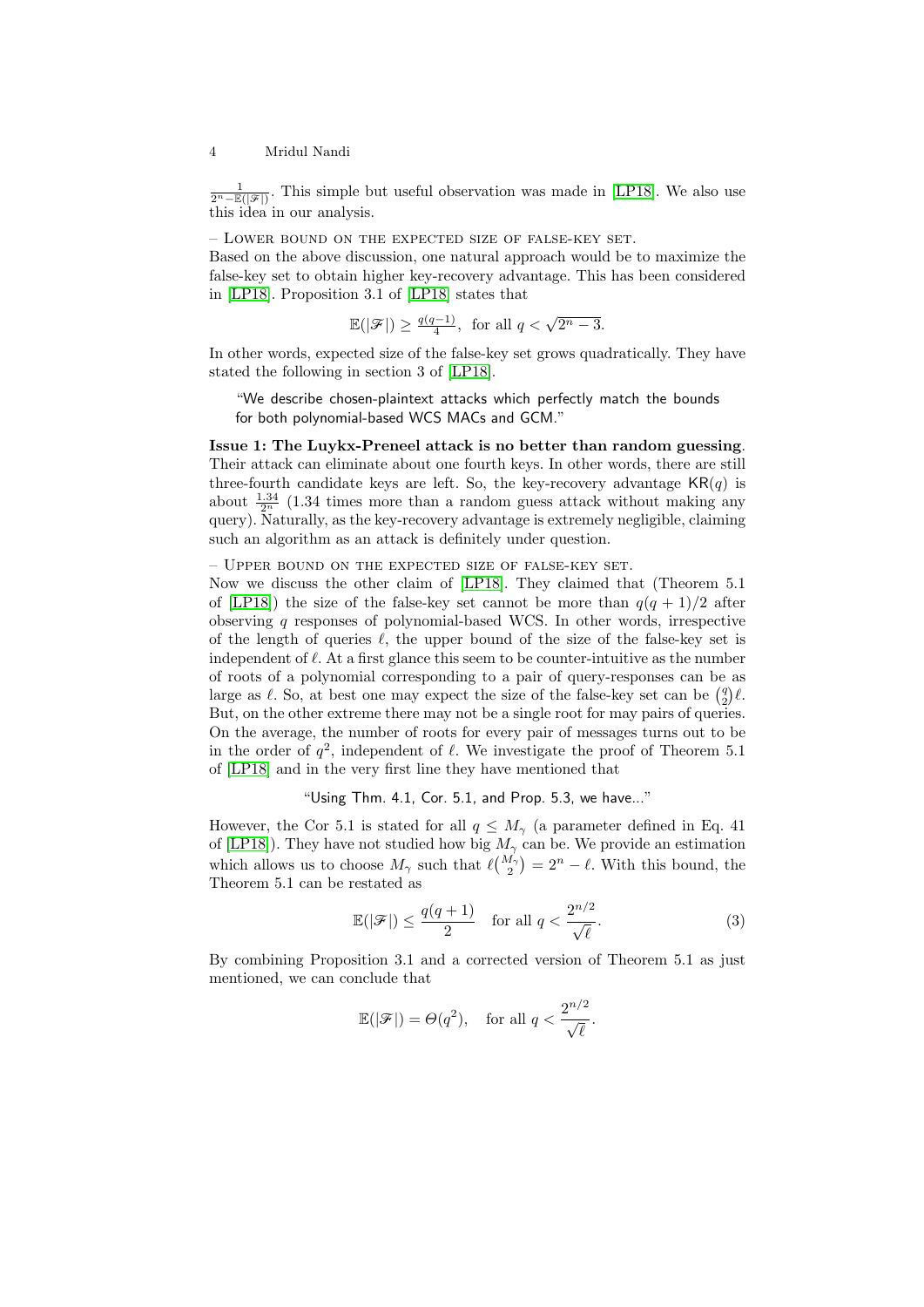In other words, authors have found a tight estimate of expected size of the false-key set in a certain range of  $q$ .

Issue 2: Usefulness of an upper bound of the false-key set: The lower bound of the expected false-key set immediately leads to a lower bound of keyrecovery advantage. However, an upper bound of the expected false-key set does not lead to an upper bound of key-recovery advantage. This is mainly due to the fact, the key-recovery advantage based on  $q$  authentication responses can be shown as

$$
KR(q) = \mathbb{E}(\frac{1}{2^n - |\mathcal{F}|}) \ge \frac{1}{2^n - \mathbb{E}(|\mathcal{F}|)}.
$$

The inequality follows from the Jensen inequality. So an upper bound of  $\mathbb{E}(|\mathcal{F}|)$ does not give any implication on KR(q). Moreover, dealing the expression  $\mathbb{E}(1/(2^n |\mathscr{F}|$ ) directly is much harder. So the usefulness of an upper bound of the expected size of false-key set is not clear to us (other than understanding tightness of size of the false-key set which could be of an independent interest).

#### 1.3 Our Contributions

In this paper, we resolve the optimality issue of the Bernstein bound. We first provide a tight alternative expression of the Berstein bound. In particular, we observe that  $B(q, v) = \Theta(v \cdot \epsilon \cdot e^{\frac{q^2}{2^{n+1}}})$ . So WCS is secure against all adversaries with  $q \ll \sqrt{n} \times 2^{n/2}$  queries. An adversary must make about  $\sqrt{n} \times 2^{n/2}$  queries to obtain some significant advantage. In this paper we describe three attacks to recover the hash key and analyze their success probabilities.

- 1. The first two attacks (in the known-plaintext and the chosen-plaintext models) are against WCS based on a polynomial hash; they also work for other hashes satisfying certain regular property. Our attacks are also based a falsekey (equivalently a true-key set) as described in the Luykx-Preneel attack. Unlike the Luykx-Preneel attack, we however choose message randomly in case of chosen-plaintext model. The query complexity of our attacks is also case or chosen-plaintext model. The query complexity or our attacks is also<br>beyond the birthday complexity. In particular, these attacks require  $\sqrt{n2^n}$ authentication queries. So the bound due to Bernstein is tight (even in the known-plaintext model) when  $q \approx \sqrt{n2^n}$ .
- 2. We also extend these attacks to the authentication algorithm of GCM which utilizes the ciphertext of GCM encryption to reduce the complexity of encryption queries. In particular, if each encryption query contains  $\ell$  blocks, then this attack requires  $\sqrt{\frac{n}{\ell} \times 2^n}$  encryption queries to recover the hash key used in GCM authentication. We have proved that our forgery is optimum by proving a tight upper bound on the maximum forgery advantage.
- 3. We also provide a simple proof on the tightness of the false-key set which works for all  $q$ . In particular, we show that the expected size of the false-key set is at most  $q(q-1)/2^n$ .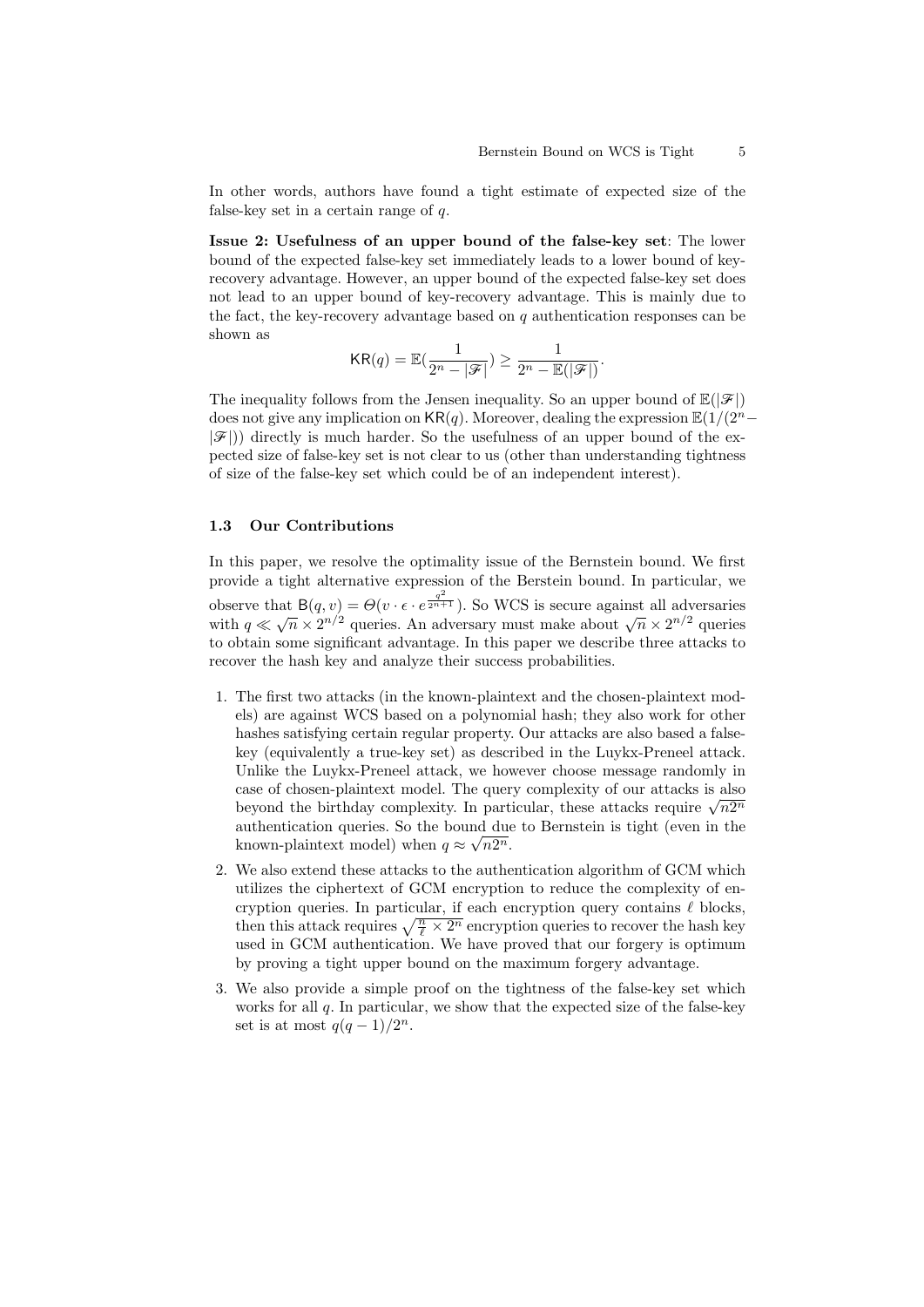# 2 Preliminaries

**Notations.** We write  $X \leftarrow \mathcal{X}$  to denote that the random variable X is sampled uniformly (and independently from all other random variables defined so far) from the set X. Let  $(a)_b := a(a-1)\cdots(a-b+1)$  for two positive integers  $b \le a$ . A tuple  $(x_1, \ldots, x_q)$  is simply denoted as  $x^q$ . We call  $x^q$  coordinate-wise distinct if  $x_i$ 's are distinct. We write the set  $\{1, 2, \ldots, m\}$  as  $[m]$  for a positive integer m. We use standard asymptotic notations such as  $o(\cdot)$ ,  $O(\cdot)$ ,  $\Theta(\cdot)$  and  $\Omega(\cdot)$  notations. For real functions  $f(x), g(x)$ , we write  $f = O(g)$  (equivalently  $g = \Omega(f)$  if there is some positive constant C such that  $f(x) \leq Cg(x)$  for all x. If both  $f = O(g)$  and  $g = O(f)$  hold then we write  $f = \Theta(g)$ . We write  $f(x) = o(g(x))$  if  $\lim_{x \to \infty} \frac{f(x)}{g(x)} = 0.$ 

**Jensen Inequality**. We write  $E(X)$  to denote the expectation of a real valued random variable X. A twice differentiable function  $f$  is called convex if for all  $x$ (from the domain of f),  $f''(x) > 0$ . For example, (1)  $1/x$  is a convex function over the set of all positive real numbers and  $(2)$   $\frac{1}{N-x}$  is convex over the set of all positive real number less than  $N$ . For every convex function  $f$  and a real valued random variable  $X, \mathbb{E}(f(X)) > f(\mathbb{E}(X))$  (Jensen Inequality). In particular, for all positive random variable X,

$$
\mathbb{E}\left(\frac{1}{\mathsf{X}}\right) \ge \frac{1}{\mathbb{E}(\mathsf{X})} \tag{4}
$$

and for all positive random variable  $Y \leq N$ ,

$$
\mathbb{E}\left(\frac{1}{N-\mathsf{Y}}\right) \ge \frac{1}{N-\mathbb{E}(\mathsf{Y})}\tag{5}
$$

<span id="page-5-0"></span>Lemma 1. Let  $0 < \epsilon \leq$ √ 2 – 1. Then, for all positive real  $x \leq \epsilon$ ,

$$
e^{-(1+\epsilon)x} \le 1 - x.
$$

**Proof.** It is well known (from calculus) that  $e^{-x} \leq 1 - x + \frac{x^2}{2}$  $\frac{x^2}{2}$  for all real x. Let **T 1001**. It is went ki<br> $\eta = 1 + \epsilon < \sqrt{2}$ . So

$$
e^{-(1+\epsilon)x} \le 1 - (1+\epsilon)x + \frac{\eta^2 x^2}{2}
$$

$$
\le 1 - (1+\epsilon)x + x^2
$$

$$
= 1 - x - x(\epsilon - x) \le 1 - x \qquad \Box
$$

We also know that  $1 - x \le e^{-x}$ . So, the above result informally says that  $1-x$  and  $e^{-x}$  are "almost" the same whenever x is a small positive real number.

# 2.1 Security Definitions

PSEUDORANDOM PERMUTATION ADVANTAGE. Let  $\text{Perm}_{\mathfrak{B}}$  be the set of all permutations over  $\mathfrak{B}$ . A blockcipher over a block set  $\mathfrak{B}$  is a function  $e : \mathcal{K} \times \mathcal{B} \to \mathcal{B}$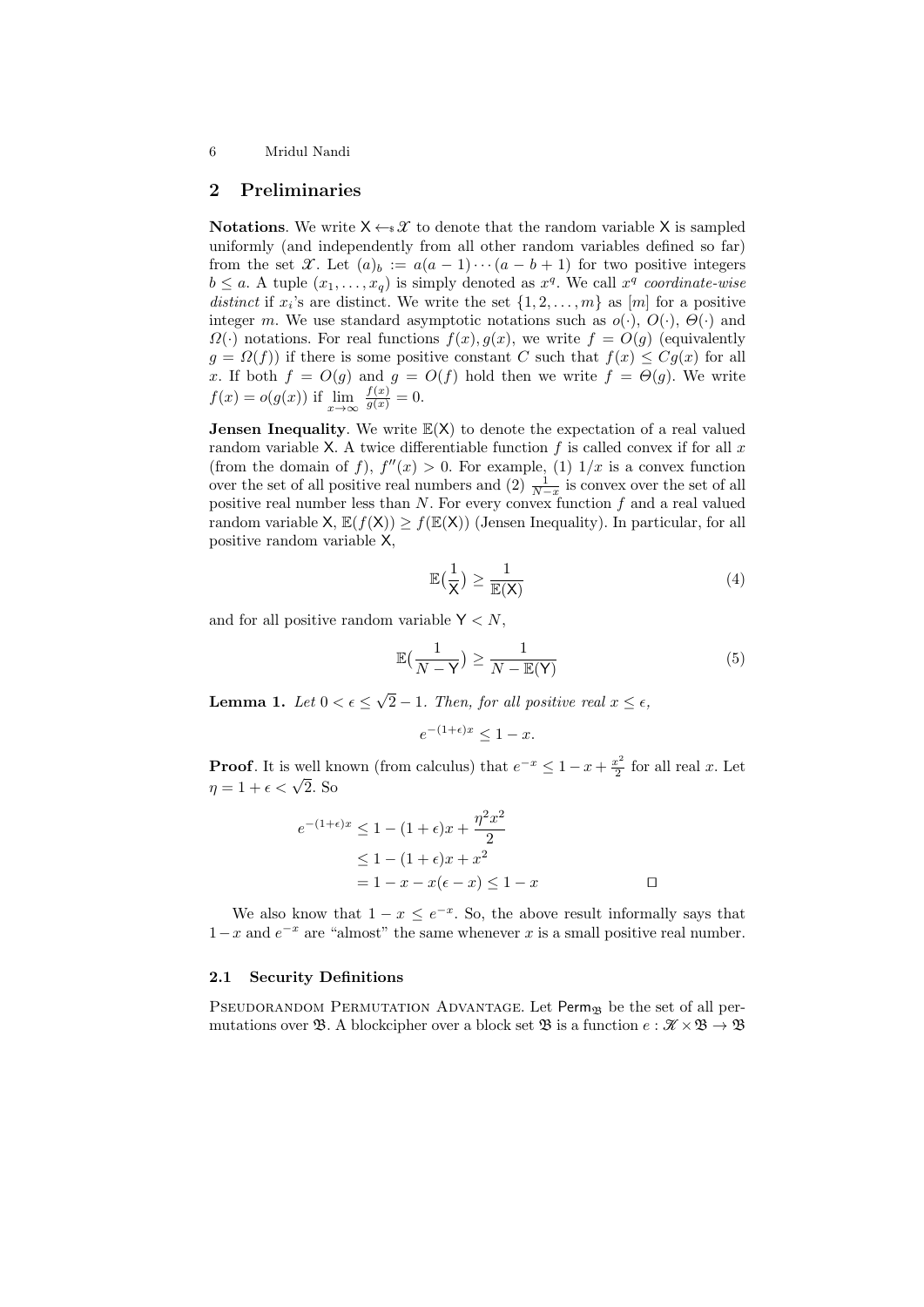such that for all key  $k \in \mathcal{K}$ ,  $e(k, \cdot) \in \text{Perm}_{\mathfrak{B}}$ . So, a blockcipher is a keyed family of permutations. A uniform random permutation or URP is denoted as  $\pi$ , where  $\pi \leftarrow s$  Perm<sub>B</sub>. The pseudorandom permutation advantage of a distinguisher  $\mathscr A$ against a blockcipher e is defined as

$$
\mathsf{Adv}^{\text{prp}}_e(\mathscr{A}) := \big| \Pr_{K \to \infty} (\mathscr{A}^{e_K} \text{ returns } 1) - \Pr_{\pi} (\mathscr{A}^{\pi} \text{ returns } 1) \big|.
$$

Let  $\mathbb{A}(q,t)$  denote the set of all adversaries which runs in time at most t and make at most  $q$  queries to either a blockcipher or a random permutation. We write  $\mathsf{Adv}^{\text{prp}}(q, t) = \max_{\mathscr{A} \in \mathbb{A}(q, t)} \mathsf{Adv}^{\text{prp}}_{e}(\mathscr{A}).$ 

**Authenticator.** A nonce based authenticator with nonce space  $\mathcal{N}$ , key space  $\mathscr{K}$ , message space  $\mathscr{M}$  and tag space  $\mathscr{B}$  is a function  $\gamma : \mathscr{K} \times \mathscr{N} \times \mathscr{M} \to \mathscr{B}$ . We also write  $\gamma(k, \cdot, \cdot)$  as  $\gamma_k(\cdot, \cdot)$  and hence a nonce based authenticator can be viewed as a keyed family of functions. We say that  $(n, m, t)$  is valid for  $\gamma_k$ (or for a key k when  $\gamma$  is understood) if  $\gamma_k(n,m) = t$ . We define a verifier  $\textsf{Ver}_{\gamma_k}: \mathscr{N} \times \mathscr{M} \times \mathfrak{B} \rightarrow \{0,1\}$  as

$$
\operatorname{Ver}_{\gamma_k}(n, m, t) = \begin{cases} 1 & \text{if } (n, m, t) \text{ is valid for } \gamma_k, \\ 0 & \text{otherwise.} \end{cases}
$$

We also simply write  $\mathsf{Ver}_k$  instead of  $\mathsf{Ver}_{\gamma_k}$ .

An adversary  $\mathscr A$  against a nonce based authenticator makes authentication queries to  $\gamma_K$  and verification queries to Ver<sub>K</sub> for a secretly sampled  $K \leftarrow \mathcal{K}$ . An adversary is called

- *nonce-respecting* if nonces in all authentication queries are distinct,
- *single-forgery* (or *multiple-forgery*) if it submits only one (or more than one) verification query,
- key-recovery if it finally returns an element from key space.

In this paper we only consider nonce-respecting algorithm. We also assume that A does not submit a verification query  $(n, m, t)$  to  $\mathsf{Ver}_{\gamma_K}$  for which  $(n, m)$  has already been previously queried to the authentication oracle. Let  $\mathbb{A}(q, v, t)$  denote the set of all such nonce-respecting algorithms which runs in time  $t$  and make at most q queries to an authenticator and at most  $v$  queries to its corresponding verifier. In this paper our main focus on analyzing the information-theoretic adversaries (which can run in unbounded time). So we write  $\mathbb{A}(q, v) = \bigcup_{t < \infty} \mathbb{A}(q, v, t)$ .

VIEW OF AN ADVERSARY. An adversary  $\mathscr{A} \in \mathbb{A}(q, v)$  makes queries  $(n_1, m_1), \ldots,$  $(n_q, m_q)$  to an authenticator  $\gamma_K$  adaptively and obtain responses  $t_1, \ldots, t_q$  respectively. It also makes  $(n'_1, m'_1, t'_1), \ldots, (n'_v, m'_v, t'_v)$  to verifier  $\mathsf{Ver}_K$  and obtain responses  $b_1, \ldots, b_v \in \{0,1\}$  respectively. The authentication and verification queries can be interleaved and adaptive. Note that all  $n_i$ 's are distinct as we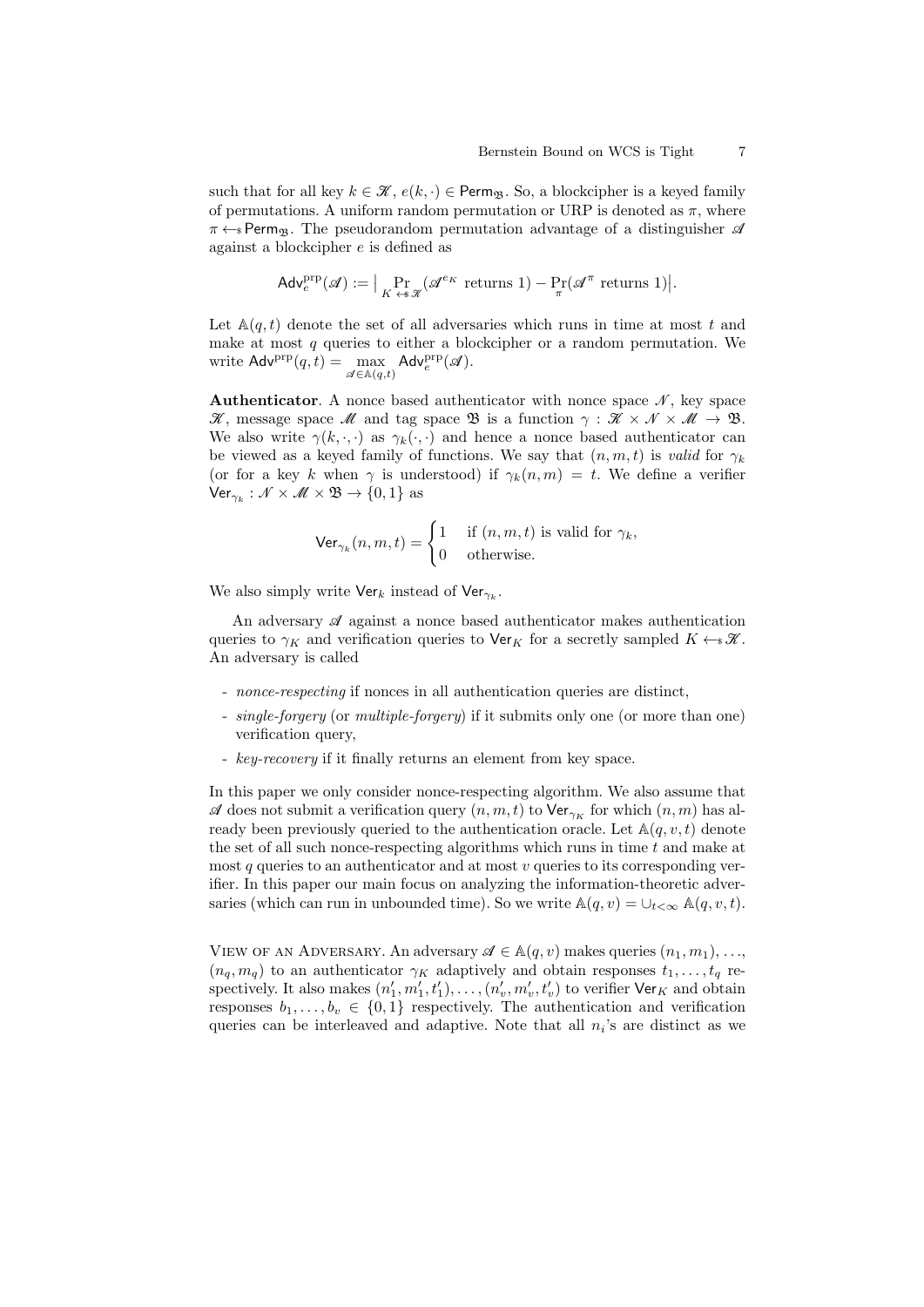consider only nonce-respecting adversary, however,  $n_i$ 's are not necessarily distinct and can match with  $n_i$  values. We also assume that both q and v are fixed and hence non-random. We call the tuple

$$
((n_1, m_1, t_1), \ldots, (n_q, m_q, t_q), (n'_1, m'_1, t'_1, b_1), \ldots, (n'_v, m'_v, t'_v, b_v))
$$

view and denote it as view( $\mathscr{A}^{\gamma_K,\mathrm{Ver}_K}$ ) (which is a random variable induced by the randomness of  $\mathscr A$  and the key of  $\gamma$ ). Let

$$
\mathcal{V} = (\mathcal{N} \times \mathcal{M} \times \mathfrak{B})^q \times (\mathcal{N} \times \mathcal{M} \times \mathfrak{B} \times \{0,1\})^v
$$

be the set of all possible views. We say that a view  $\tau \in \mathcal{V}$  is *realizable* if

$$
\Pr_{\mathscr{A},K}(\mathsf{view}(\mathscr{A}^{\gamma_K})=\tau)>0.
$$

AUTHENTICITY ADVANTAGE. Following the notation of the view of an adversary as denoted above, we define the *authenticity advantage* of  $\mathcal A$  as

$$
With_{\gamma}(\mathscr{A}) := \Pr(\exists i, b_i = 1).
$$

In words, it is the probability that  $\mathscr A$  submits a valid verification query which has not been obtained through a previous authentication query. In this paper, we are interested in the following maximum advantages for some families of adversaries:

$$
\mathsf{Auth}_{\gamma}(q,v,t) = \max_{\mathscr{A} \in \mathbb{A}(q,v,t)} \mathsf{Auth}(\mathscr{A}), \ \ \mathsf{Auth}_{\gamma}(q,v) = \max_{\mathscr{A} \in \mathbb{A}(q,v)} \mathsf{Auth}(\mathscr{A}).
$$

So Auth<sub> $\gamma$ </sub>(q, v) is the maximum advantage for all information theoretic adversaries with the limitation that it can make at most  $q$  authentication queries and  $v$  verification queries. It is shown in [\[BGM04](#page-23-13)[,Ber05a\]](#page-23-4) that

$$
With_{\gamma}(q, v) \le v \cdot \text{Auth}_{\gamma}(q, 1). \tag{6}
$$

KEY-RECOVERY ADVANTAGE. A full-key-recovery algorithm  $\mathscr A$  is an adversary interacting with  $\gamma_K$  and Ver<sub>K</sub> and finally it aims to recover the key K. Once the key  $K$  is recovered, the full system is broken and so one can forge as many times as it wishes. For some authenticators, we can do the forgeries when a partial key is recovered. Let  $\mathcal{K} = \mathcal{K}' \times \mathcal{H}$  for some sets  $\mathcal{K}'$  and  $\mathcal{H}$ . We call  $\mathcal{H}$  hash-key space. Let  $K = (K', H) \leftarrow \mathcal{K}' \times \mathcal{H}$ .

Definition 1 (key-recovery advantage). A hash-key recovery algorithm (or we simply say that a key-recovery algorithm)  $\mathcal A$  is an adversary interacting with  $\gamma_K$  and Ver<sub>K</sub> and finally it returns h, an element from  $\mathcal{H}$ . We define keyrecovery advantage of  $\mathscr A$  against  $\gamma$  as

$$
KR_{\gamma}(\mathscr{A}) \ := \ \Pr(\mathscr{A}^{\gamma_K, \text{Ver}_K} \Rightarrow \mathbf{h} \ \wedge \ \mathbf{h} = H).
$$

The above probability is computed under randomness of  $\mathcal A$  and  $K = (K', H)$ .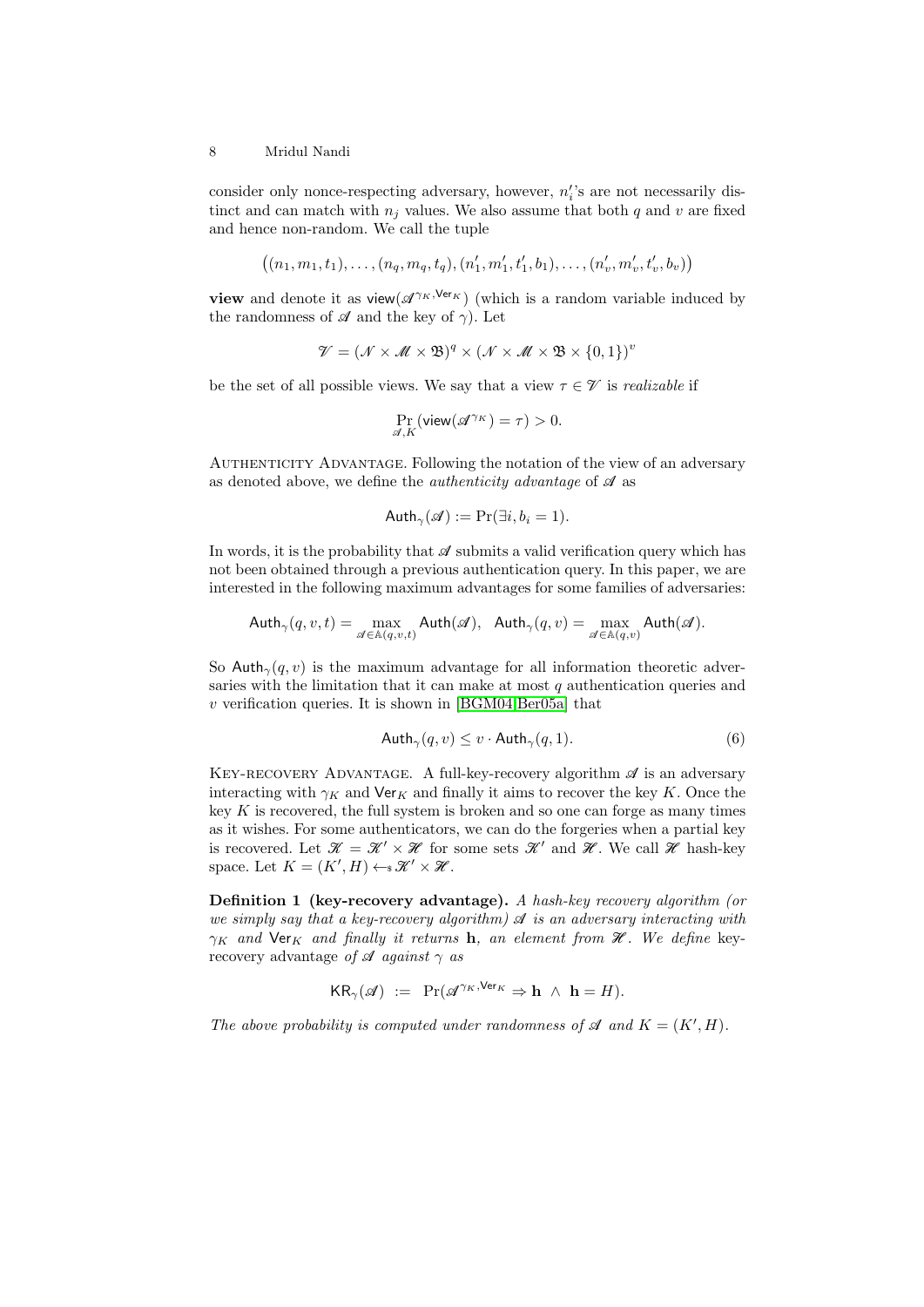Similar to the maximum authenticity advantages, we define

$$
\mathsf{KR}_{\gamma}(q,v,t) = \max_{\mathscr{A} \in \mathbb{A}(q,v,t)} \mathsf{KR}(\mathscr{A}), \quad \mathsf{KR}_{\gamma}(q,v) = \max_{\mathscr{A} \in \mathbb{A}(q,v)} \mathsf{KR}(\mathscr{A}).
$$

When  $v = 0$ , we simply write  $KR_{\gamma}(q, t)$  and  $KR_{\gamma}(q)$ . A relationship between key-recovery advantage and authenticity advantage is the following which can be proved easily  $KR_{\gamma}(q) \leq \text{Aut}h_{\gamma}(q, 1)$ .

AUTHENTICATED ENCRYPTION. In addition to nonce and message, an authenticated encryption  $\gamma'$  takes associated data and returns a ciphertext-tag pair. A verification algorithm  $\mathsf{Ver}_{\gamma'}$  takes a tuple of nonce, associated data, ciphertext and tag, and determines whether it is valid (i.e. there is a message corresponding to this ciphertext and tag) or not. A forgery adversary  $\mathscr A$  submits a fresh tuple (not obtained through encryption queries) of nonce, associated data, ciphertext and tag. Similar to authenticity advantage of an authenticator, authenticity of an adversary  $\mathscr{A}$ , denoted Auth<sub> $\gamma$ </sub> $(\mathscr{A})$  is the probability that it submits a fresh valid tuple.

ALMOST XOR UNIVERSAL AND  $\Delta$ -UNIVERSAL HASH FUNCTION. Let  $\rho : \mathcal{H} \times$  $\mathcal{M} \to \mathcal{B}$ , for some additive commutative group  $\mathcal{B}$ . We denote the subtraction operation in the group as "−". We call  $\rho \in \Delta U$  ( $\epsilon$ - $\Delta$ -universal) if for all  $x \neq x' \in$  $M$  and  $\delta \in \mathfrak{B}$ .

$$
\Pr(\rho_{\kappa}(x) - \rho_{\kappa}(x') = \delta) \le \epsilon.
$$

Here, the probability is taken under the uniform distribution  $\kappa \leftarrow \mathcal{H}$ . Note that  $\epsilon \geq 1/N$  (since, for any fixed  $x, x', \sum_{\delta} \Pr(\rho_{\kappa}(x) - \rho_{\kappa}(x')) = \delta$ ) = 1). When  $\mathscr{B} = \{0,1\}^b$  for some positive integer b and the addition is "⊕" (bit-wise XOR operation), we call  $\rho \in \text{almost-xor-universal or } \in \text{AXU hash function.}$ 

# 3 Known Analysis of WCS

We describe a real and an idealized version of WCS.

**Definition 2 (WCS authenticator).** Let  $e_K$  be a blockcipher over a commutative group  $\mathfrak B$  of size N with a key space  $\mathcal K'$  and  $\rho_{\kappa} : \mathcal M \to \mathfrak B$  is a keyed hash function with a key space  $\mathcal{K}$ . On an input  $(n, M) \in \mathcal{B} \times \mathcal{M}$ , we define the output of WCS as

$$
\mathsf{WCS}_{K,\kappa}(n,M) = e_K(n) + \rho_\kappa(M). \tag{7}
$$

Here, the pair  $(K, \kappa)$ , called secret key, is sampled uniformly from  $\mathcal{K}' \times \mathcal{K}$ .

An idealized version of WCS is based on a uniform random permutation  $\pi \leftarrow s$  Perm<sub> $\mathcal{B}$ </sub> (replacing the blockcipher e) and it is defined as

$$
iWCS_{\pi,\kappa}(n,m) = \pi(n) + \rho_{\kappa}(M)
$$
\n(8)

where the hash key  $\kappa \leftarrow \mathcal{K}$  (and independent of the random permutation).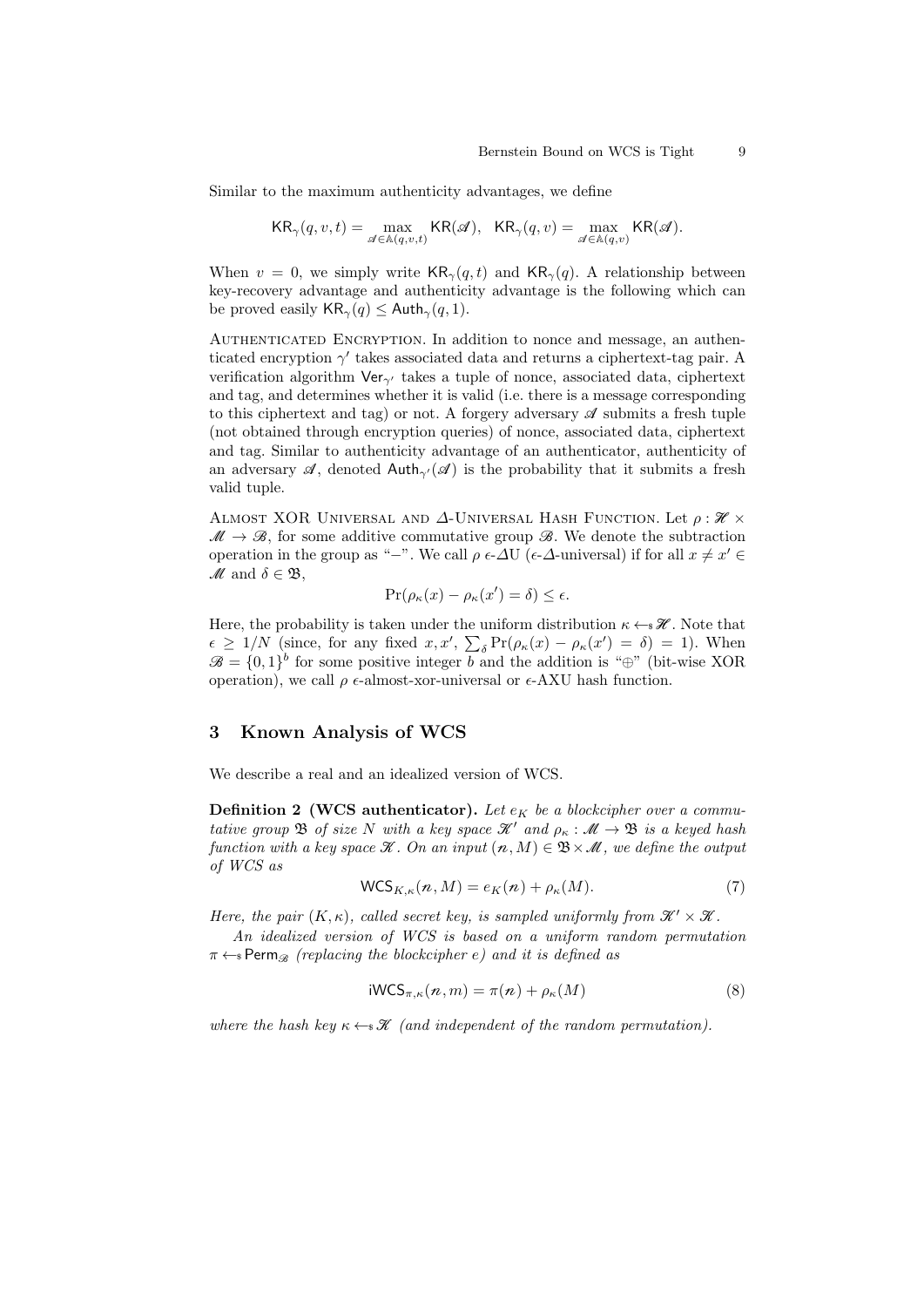WCS is a nonce based authenticator in which  $n$  is the nonce and M is a message. The most popular choice of  $\mathfrak{B}$  is  $\{0,1\}^n$  for some positive integer n and the blockcipher is AES [\[DR05](#page-23-14)[,Pub01\]](#page-24-15) (in which  $n = 128$ ). The WCS and the ideal-WCS authenticators are computationally indistinguishable provided the underlying blockcipher  $e$  is a pseudorandom permutation. More formally, one can easily verify the following relations by using standard hybrid reduction;

$$
Author_{WCS}(q, v, t) \leq \mathsf{Auth}_{iWCS}(q, v) + \mathsf{Adv}_{e}^{\text{prp}}(q + v, t + t'), \tag{9}
$$

$$
KR_{WCS}(q, v, t) \leq KR_{iWCS}(q, v) + \mathsf{Adv}_{e}^{\text{prp}}(q + v, t + t') \tag{10}
$$

where t' is the time to compute  $q + v$  executions of hash functions  $\rho_{\kappa}$ .

Polynomial Hash. Polynomial hash is a popular candidate for the keyed hash function in WCS (also used in the tag computation of GCM [\[MV04\]](#page-24-5)). Here we assume that B is a finite field of size N. Given any message  $M := (m_1, \ldots, m_d) \in$  $\mathfrak{B}^d$  and a hash key  $\kappa \in \mathcal{K} = \mathfrak{B}$ , we define the polynomial hash output as

$$
\mathsf{Poly}_M(\kappa) := m_d \cdot \kappa + m_{d-1} \cdot \kappa^2 + \dots + m_1 \cdot \kappa^d. \tag{11}
$$

There are many variations of the above definition. Note that it is not an AXU hash function over variable-length messages (as appending zero blocks will not change the hash value). To incorporate variable length message, we sometimes preprocess the message before we run the polynomial hash. One such example is to pad a block which encodes the length of the message. One can simply prepend the constant block 1 to the message. These can be easily shown to be  $\frac{\ell}{N}$ -AXU over the padded message space  $\mathcal{M} = \bigcup_{i=1}^{\leq \ell} \mathfrak{B}^i$ . In this paper we ignore the padding details and for simplicity, we work only on the padded messages. Whenever we use the polynomial hash in the WCS authenticator, we call its hash-key  $\kappa$  the polynomial-key.

**Nonce Misuse.** The input  $n$  is called nonce which should not repeat over different executions. Joux [\[Jou\]](#page-24-10) and Handschuh and Preneel [\[HP08\]](#page-24-11) exhibit attacks which recover the polynomial key the moment a nonce is repeated. For any two messages  $M \neq M' \in \mathfrak{B}^d$ ,

$$
\mathsf{WCS}_{K,\kappa}(\mathbf{\mathit{n}},M)-\mathsf{WCS}_{K,\kappa}(\mathbf{\mathit{n}},M')=\mathsf{Poly}_M(\kappa)-\mathsf{Poly}_{M'}(\kappa)
$$

which is a nonzero polynomial in  $\kappa$  of degree at most d. By solving roots of the polynomial (which can be done efficiently by Berlekamps algorithm [\[Ber70\]](#page-23-15) or the Cantor-Zassenhaus algorithm [\[CZ81\]](#page-23-16)), we can recover the polynomial key. So it is an essential for a WCS authenticator to keep the nonce unique.

#### 3.1 Shoup and Bernstein Bound on WCS

Let iWCS (we simply call it ideal-WCS) be based on a URP and an  $\epsilon$ -AXU hash function  $\rho$ . When we replace the outputs of URP by uniform random values, Wegman and Carter had shown that (in [\[WC81\]](#page-25-0)) the forgery advantage os less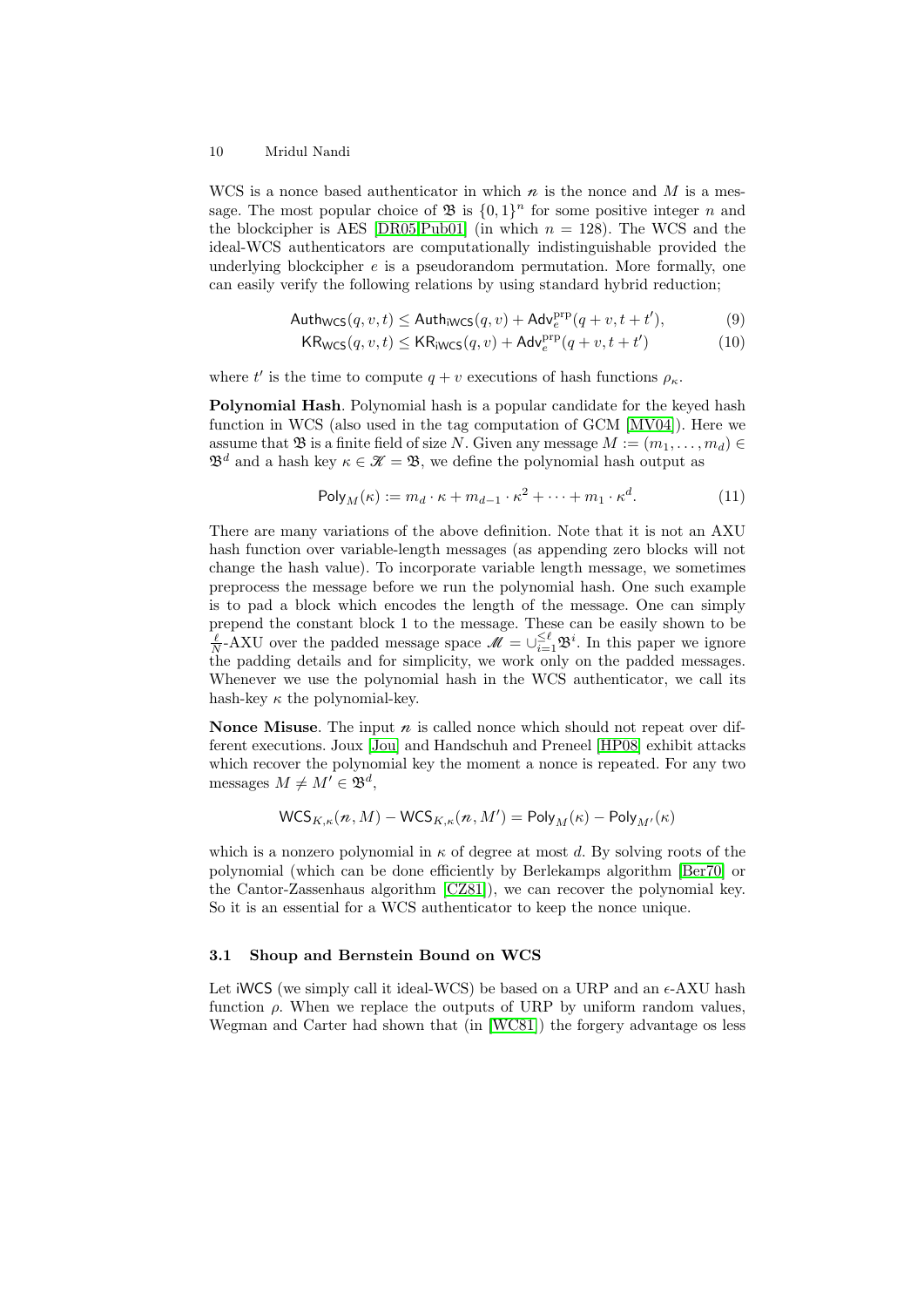than  $v\epsilon$  (independent of the number of authentication queries). So by applying the classical PRP-PRF switching lemma, we obtain

$$
With_{iWCS}(q, v) \le v \cdot \epsilon + \frac{(q+v)^2}{2N}.
$$
\n(12)

So the classical bound is useless as q approaches  $\sqrt{N}$  or as v approaches to  $\epsilon^{-1}$ . In [\[Sho96\]](#page-25-3) Shoup provided an alternative bound (which is improved and valid in a certain range of  $q$ ). In particular, he proved

$$
Author_{iWCS}(q, v) \le v \cdot \epsilon \cdot (1 - \frac{q^2 \epsilon}{2})^{-1}.
$$
\n(13)

The above bound is a form of multiplicative (instead of additive form of the classical bounds). Thus, the above bound is simplified as

$$
With_{iWCS}(q, v) \le 2\epsilon_{ver}(v) := 2v \cdot \epsilon, \quad \forall q \le \sqrt{\epsilon^{-1}}.
$$
\n(14)

So the ideal-WCS is secure up to  $q \leq$ √  $\epsilon^{-1}$  queries. When  $\epsilon = 1/N$ , it says that authentication advantage is less  $2v \cdot \epsilon$  for all  $q \leq \sqrt{N}$ . In other words, ideal-WCS is secure against birthday complexity adversaries. However, when the hash function is polynomial hash, Shoup's bound says that the ideal-WCS is secure up to  $q \leq \sqrt{N/\ell}$ . For example, when we authenticate messages of sizes about  $2^{24}$  bytes (i.e.  $\ell = 2^{20}$ ) using AES-based ideal-WCS, we can ensure security up to  $q = 2^{54}$  queries. Like the classical bound, it also does not provide guarantees for long-term keys. Bernstein proved the following stronger bound for WCS.

#### Theorem 1 (Bernstein Bound([\[Ber05b\]](#page-23-9))). For all q and v

$$
With_{iWCS}(q, v) \leq B(q, v) := v \cdot \epsilon \cdot \left(1 - \frac{q}{N}\right)^{-\frac{q+1}{2}}.
$$
\n
$$
(15)
$$

As a simple corollary (recovering the hash-key implies forgery), for all  $v \ge 1$  we have

$$
KR_{iWCS}(q, v) \leq B(q, v), \quad KR_{iWCS}(q, 0) \leq B(q, 1). \tag{16}
$$

The key-recovery bound was not presented in [\[Ber05b\]](#page-23-9), but it is a simple straightforward corollary from the fact that recovering hash-key implies forgery.

# 3.2 Interpretation of the Bernstein Bound

We now provide the interpretation of the bound which is crucial for understanding the optimality of ideal-WCS. As  $1 - x \leq e^{-x}$ , we have

$$
\mathsf{B}(q,1) \geq \epsilon \cdot e^{\frac{q(q+1)}{2N}}.
$$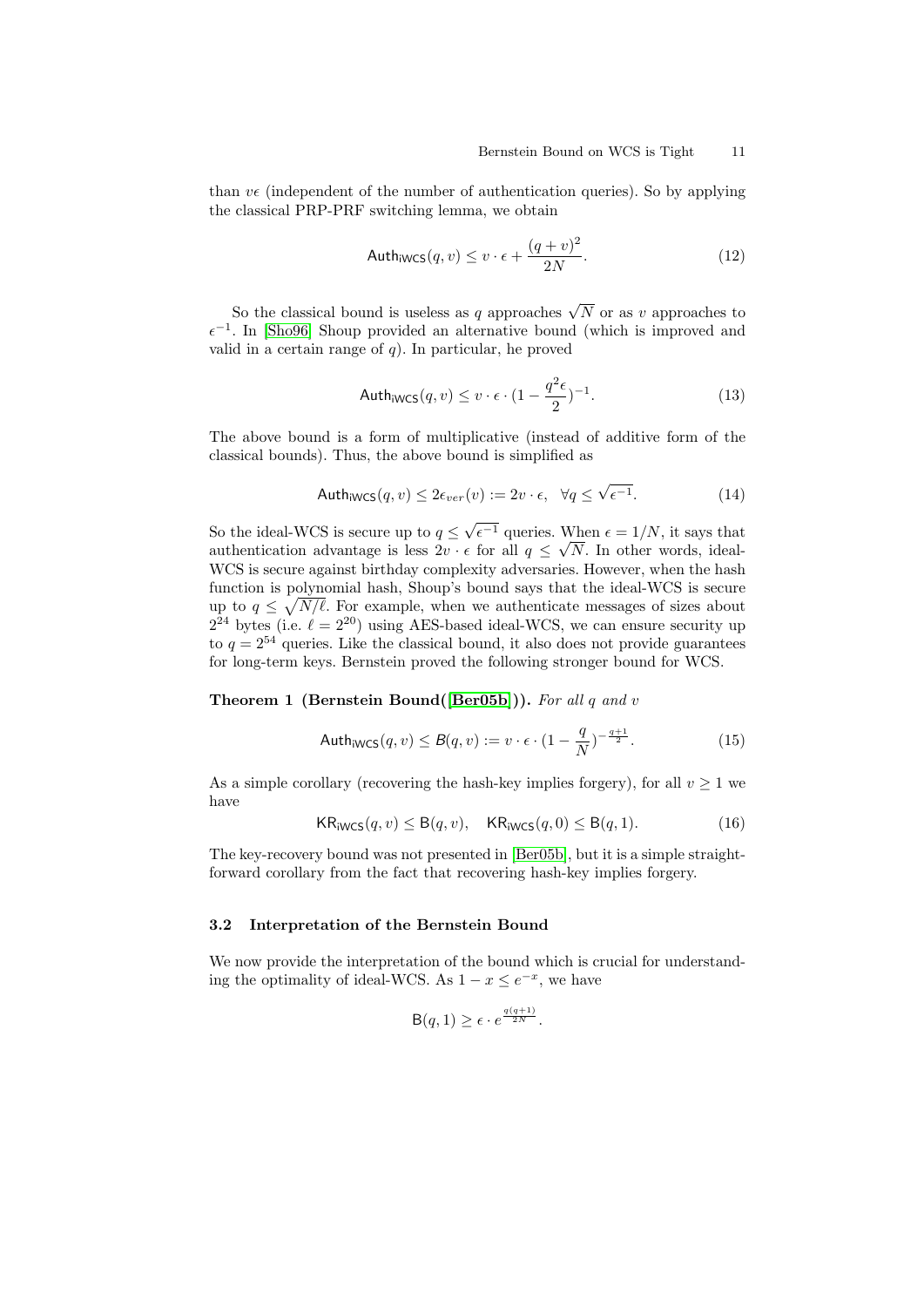Obviously, the Bernstein bound becomes more than one when  $q(q + 1)/2 \ge$ N ln N (note that  $\epsilon \geq N^{-1}$ ). So we assume that  $q(q+1)/2 \leq N \ln N$ . We denote  $n = \log_2 N$ . By Lemma [1,](#page-5-0) we have

$$
B(q, 1) \leq \epsilon \cdot e^{\frac{q(q+1)}{2N}(1+\frac{q}{N})}
$$
  
\n
$$
\leq \epsilon \cdot e^{\frac{q(q+1)}{2N}} \times e^{\frac{q\ln N}{N}}
$$
  
\n
$$
\leq \epsilon \cdot e^{\frac{q(q+1)}{2N}} \times (1+\sqrt{\frac{2\ln^3 N}{N}})
$$
  
\n
$$
\leq \epsilon \cdot e^{\frac{q(q+1)}{2N}} \times (1+\frac{2n^{1.5}}{2^{n/2}}) = \epsilon \cdot e^{\frac{q(q+1)}{2N}} \times (1+\text{negl}(n))
$$

where  $\mathsf{negl}(n) = \frac{2n^{1.5}}{2n/2}$  $\frac{2n^{1.5}}{2^{n/2}}$ . Thus,  $B(q, v) = \Theta(v \cdot \epsilon \cdot e^{\frac{q(q+1)}{2N}})$ . Let us introduce another parameter  $\delta$ , called the tolerance level. We would now solve for q and v satisfying  $B(q, v) = \delta$  (or the inequality  $B(q, v) \ge \delta$ ) for any fixed constant  $\delta$ . In other words, we want to get a lower bound of q and v to achieve at least  $\delta$  authenticity advantage.

- 1. **Case 1** When  $v \cdot \epsilon = \delta$  and  $q \ge 1$  we have  $B(q, \ell) \ge \delta$ . In other words, one needs to have sufficient verification attempts (and only one authentication query suffices) to have some significant advantage. We would like to note that even when  $q = O(\sqrt{N})$ ,  $B(q, v) = \Theta(v \cdot \epsilon)$ . So the advantages remain same up to some constant factor for all values of  $q = O(\sqrt{N})$ . In other words, we can not exploit the number of authentication queries within the birthday-bound complexity.
- 2. **Case 2.**  $v \cdot \epsilon < \delta$ . Let us assume that  $v\epsilon/\delta = N^{\beta}$  for some positive real β. In this case one can easily verify that  $q = \Omega(\sqrt{\delta N} \log N)$  to achieve at least  $\delta$  advantage. In other words, if  $q = o(\sqrt{N \log N})$  and  $v = o(\epsilon^{-1})$  then  $B(q, v) = o(1)$ .

Tightness of the bound for the Case 1. We have seen that when  $q =$  $O(\sqrt{N})$ , we have Auth $_{\gamma}(q, v) = O(v \cdot \epsilon)$ . In fact, it can be easily seen to be tight (explained below) when the hash function is the polynomial hash function Poly<sub>M</sub> $(\kappa)$ .

Key Guess Forgery/Key-Recovery. Suppose WCS is based on the polynomial hash. Given a tag t of a known nonce-message pair  $(n, M)$  with  $M \in \mathfrak{B}^{\ell}$ , a simple guess attack works as follows. It selects a subset  $\mathfrak{B}_1 \subseteq \mathfrak{B}$  of size  $\ell$  and defines a message  $M' \in \mathcal{M}$  and t' such that the following identity as a polynomial in  $x$  holds:

$$
\mathsf{Poly}_{M'}(x) - t' = \mathsf{Poly}_M(x) - t + \prod_{\alpha \in \mathfrak{B}_1} (x - \alpha).
$$

If  $\kappa \in \mathfrak{B}_1$  then it is easy to verify that t' is the tag for the nonce-message pair  $(n, M')$ . The success probability of the forging attack is exactly  $\ell/N$ . If the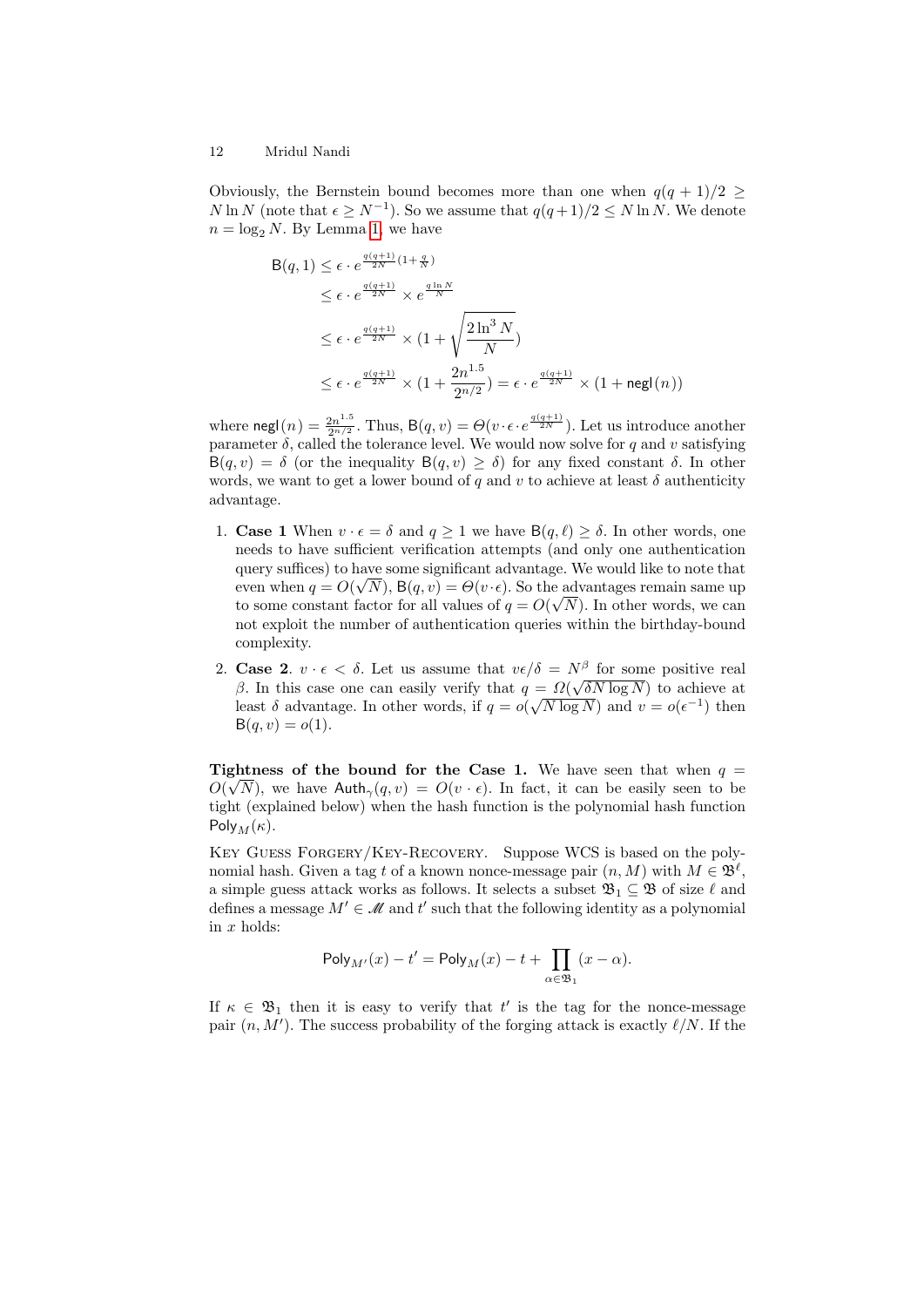forgery is allowed to make v forging attempts, it first chooses v disjoint subsets  $\mathfrak{B}_1, \ldots, \mathfrak{B}_v \subseteq \mathfrak{B}$ , each of size  $\ell$ . It then performs the above attack for each set  $\mathfrak{B}_i$ . The success probability of this forgery is exactly  $v\ell/N$ . The same attack was used to eliminate false keys systematically narrowing the set of potential polynomial keys and searching for weak keys.

Remark 1. The tightness of multiple-forgery advantage for WCS based on the polynomial hash can be extended similarly to all those hash functions  $\rho$  for which there exist  $v + 1$  distinct messages  $M_1, \ldots, M_v, M$  and  $c_1, \ldots, c_v \in \mathfrak{B}$  such that

$$
\Pr(\rho_{\kappa}(M_i) = \rho_{\kappa}(M) + c_i, \ \forall i) = v\epsilon_{\ell}.
$$

Why the Bernstein bound is better than the classical birthday bound? One may think the Bernstein bound is very close to the classical birthday bound of the form  $q^2/2^n$  and they differ by simply logarithmic factor. However, these two bound are quite different in terms of the data or query limit in the usage of algorithms. We illustrate the difference through an example. Let  $n = 128$ , and the maximum advantage we can allow is  $2^{-32}$ . Suppose a construction C has maximum forgery advantage  $\frac{q^2}{n2^n}$  (a beyond birthday bound with logarithmic factor). Then we must have the constraint  $q \leq 2^{51.5}$ . Whereas, WCS can be used for at most  $2^{64}$  queries. In other words, Bernstein bound actually provide much better life time of key than the classical birthday bound.

# 4 False-Key/True-Key Set: A tool for Key-Recovery and **Forgery**

Our main goal of the paper is to obtain hash-key-recovery attacks against WCS and GCM. Note that we do not recover the blockcipher key. So key-recovery advantage of whats follows would mean the probability to recover the hash-key only.

Query System and Transcript. A key-recovery (with no verification attempt) or a single forgery adversary has two components. The first component Q, called query system, is same for both key-recovery and forgery. It makes queries to  $WCS_{K,\kappa}$  adaptively and obtains responses. Let  $(n_1, M_1), \ldots,$  $(n_q, M_q)$  be authentication queries with distinct  $n_i$  (i.e., the query system is nonce-respecting) and let  $t_i$  denote the response of ith query. Let  $\tau := \tau(\mathbf{Q}) =$  $((n_1, M_1, t_1), \ldots, (n_q, M_q, t_q))$  denote the transcript.

Based on the transcript, a second component of forgery returns a fresh  $(n, M, t)$  (not in the transcript). If  $n \neq n_i$  for all i then the forgery of WCS is essentially reduced to a forgery of the URP (in particular, forging the value of  $\pi(n)$ ). Hence, the forgery advantage in that case is at most  $1/(N-q)$ . The most interesting case arises when  $n = n_i$  for some *i*. Similarly, the second component of a key-recovery adversary returns an element  $k \in \mathcal{K}$  (key space of the random function) based on the transcript  $\tau$  obtained by the query system.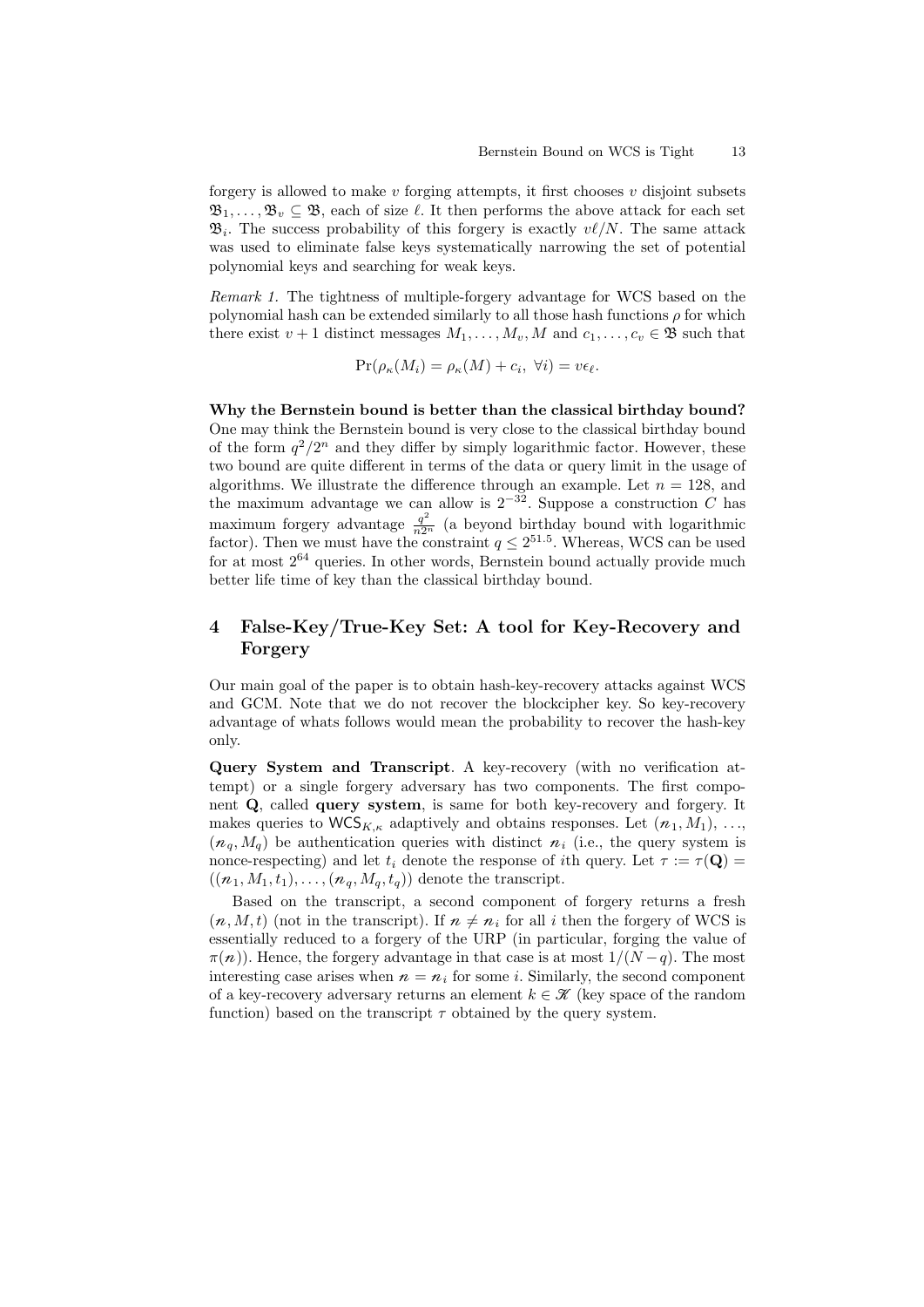**Definition 3 (False-key set [\[LP18\]](#page-24-14)).** With each  $\tau = ((n_1, M_1, t_1), \ldots, (n_q, M_q, t_q)),$ we associate a set

$$
\mathcal{F}_{\tau} = \{ x \in \mathcal{K} \mid \exists i \neq j, \ \rho_x(M_i) - \rho_x(M_j) + t_j - t_i = 0, M_i \neq M_j \}
$$

and we call it the false-key set.

Note that  $Pr(\kappa \in \mathcal{F}_{\tau}) = 0$  and so the term false-key set is justified. In other words, the true key  $\kappa$  can be any one of the elements from  $\mathcal{T} := \mathcal{K} \backslash \mathcal{F}_{\tau}$ , called the true-key set. Given a query system Q, let us consider the key-recovery adversary which simply returns a random key  $\bf{k}$  from the true-key set. Let us denote the key-recovery adversary as  $\mathbf{Q}_{TK}$ . The following useful bound is established in [\[LP18\]](#page-24-14).

Lemma 2 ([\[LP18\]](#page-24-14)). Following the notation as described above we have

$$
KR_{\text{WCS}}(\mathbf{Q}_{TK}) \ge \frac{1}{N - \mathbb{E}(|\mathcal{F}_{\tau(\mathbf{Q})}|)}.\tag{17}
$$

**Proof.** Given a transcript  $\tau$ , the probability that  $\mathbf{k} = \kappa$  is exactly  $\frac{1}{N-|\mathscr{F}_{\tau}|}$ . Then,

$$
KR_{WCS}(\mathbf{Q}_{TK}) = \sum_{\tau} \Pr(\mathbf{k} = \kappa \mid \tau) \times \Pr(\tau)
$$

$$
= \sum_{\tau} \frac{1}{N - |\mathcal{F}_{\tau}|} \Pr(\tau)
$$

$$
= \mathbb{E}(\frac{1}{N - |\mathcal{F}_{\tau}|}). \tag{18}
$$

Here the expectation is taken under the randomness of the transcript. A transcript depends on the randomness of  $\pi$ ,  $\kappa$  and the random coins of the query system. Note that the function  $f(x) = \frac{1}{N-x}$  is convex in the interval  $(0, N)$  and so by using Jensen inequality, we have  $\mathsf{KR}_{\mathsf{WCS}}(\mathbf{Q}_{TK}) \ge \frac{1}{N - \mathbb{E}(|\mathcal{F}_{\tau(\mathbf{Q})}|)}$  $\Box$ 

In [\[LP18\]](#page-24-14), it was also shown that  $\mathbb{E}(|\mathcal{F}_{\tau(Q)}| \leq q(q+1)/2$  for all  $q < M_{\gamma}$ where

$$
M_\gamma=\max\{q:\min_{m^q,t^q}|\mathcal{T}_\tau|\geq \ell\}
$$

where  $\tau$  denotes the transcript  $((m_1, t_1), \ldots, (m_q, t_q))$  (ignoring nonce values as these are redundant). A straight forward estimation of  $M_{\gamma}$  is  $2^{n/2}/\sqrt{\ell}$ . Here we give a very simple proof of the above bound for all q.

**Lemma 3.** For all q,  $\mathbb{E}(|\mathcal{F}_{\tau(\mathbf{Q})}| \leq q(q+1)/2$ .

**Proof.** We define an indicator random variable  $I_x$  which takes value 1 if and only if there exists  $i \neq j$  such that  $\rho_x(M_i) - \rho_x(M_j) + t_j - t_i = 0$ . We observe that  $|\mathcal{F}_{\tau}| = \sum_{x \in \mathcal{X}} I_x$ .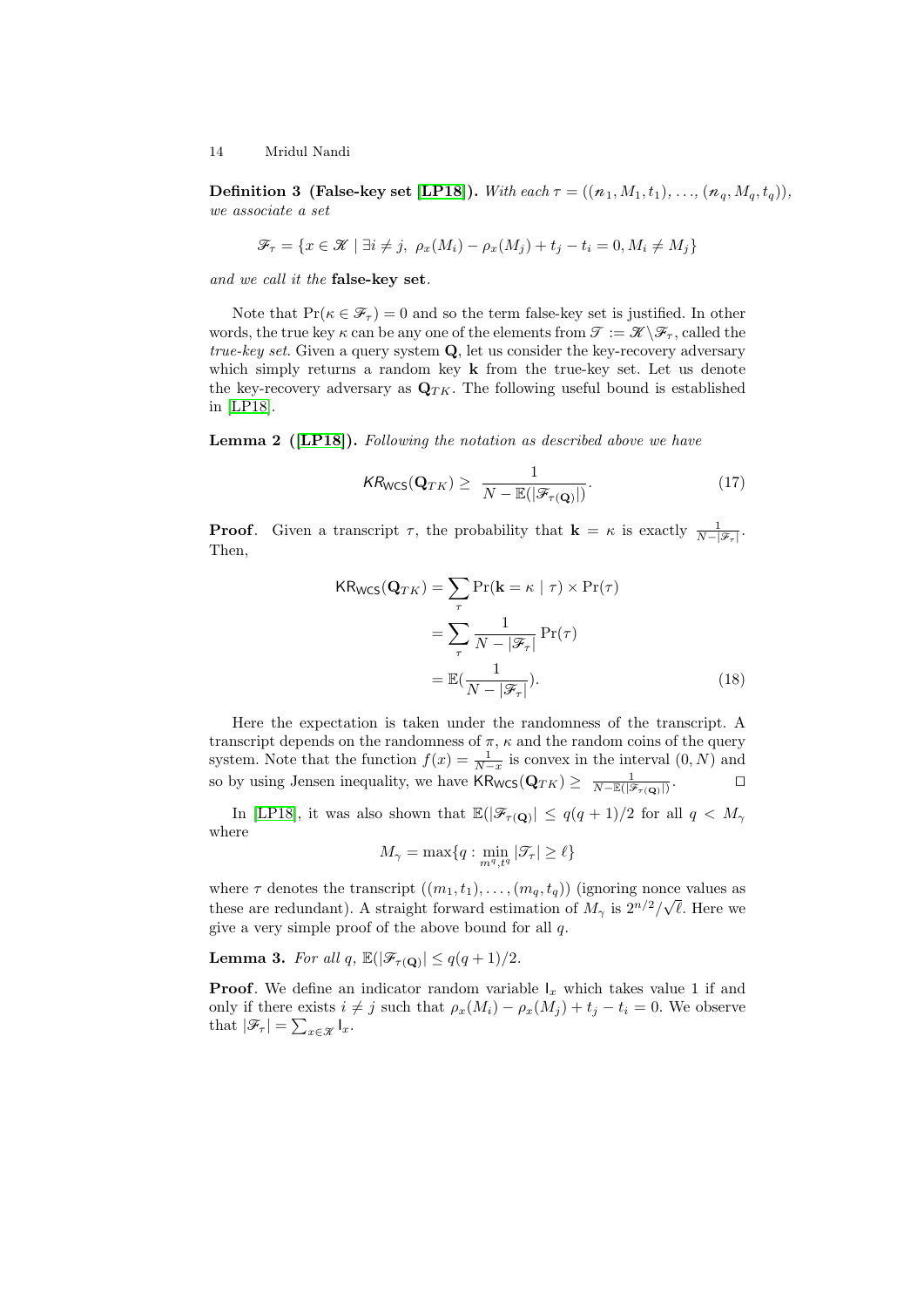Let us denote  $\pi(n_i)$  as  $\mathsf{V}_i$ . Note that for all  $i, t_i = \mathsf{V}_i + \rho_{\kappa}(M_i)$ . Now,  $\mathbb{E}(|\mathcal{F}_{\tau}|) = \sum_{x \in \mathcal{X}} \mathbb{E}(|x|)$ . We write  $p_x = \mathbb{E}(|x|)$  which is nothing but the probability that there exists  $i \neq j$  such that  $\mathsf{V}_i - \mathsf{V}_j = \rho_x(M_i) - \rho_x(M_i) + \rho_x(M_i) + \rho_x(M_i)$ . By using the union bound we have  $p_x \leq \binom{q}{2} / (N-1)$ . So

$$
\mathbb{E}(|\mathcal{F}_{\tau}|) \le \frac{Nq(q-1)}{2(N-1)}
$$
  

$$
\le \frac{q(q-1)}{2} + \frac{q(q-1)}{2(N-1)}
$$

We can clearly assume that  $q < N$  and so by using simple inequality the lemma  $\Box$  follows.

True-key Set. Instead of the false-key set we focus on the true key set. The set  $\mathcal{T}_{\tau} := \mathcal{K} \setminus \mathcal{F}_{\tau}$  is called the true-key set. In terms of the true-key set, we can write  $\textsf{KR}_{\textsf{WCS}}(\mathbf{Q}_{TK}) = \mathbb{E}(\frac{1}{|\mathcal{F}_{\tau(\mathbf{Q})}|})$ . Let  $\pi(n_i) = \mathsf{V}_i$  and  $a_{i,x} := a_{i,x}(\kappa) :=$  $\rho_{\kappa}(M_i) - \rho_{x}(M_i)$ . We can equivalently define the true-key set as

$$
\mathcal{T}_{\tau} = \{ x \in \mathcal{K} \mid t_1 - \rho_x(M_1), \dots, t_q - \rho_x(M_k) \text{ are distinct} \}
$$

$$
= \{ x \in \mathcal{K} \mid V_1 + a_{1,x}, \dots, V_q + a_{q,x} \text{ are distinct} \}. \tag{19}
$$

Now we define an indicator random variable  $I<sub>x</sub>$  as follows:

$$
I_x = \begin{cases} 1, & \text{if } \mathsf{V}_1 + a_{1,x}, \dots, \mathsf{V}_q + a_{q,x} \text{ are distinct} \\ 0, & \text{otherwise} \end{cases}
$$

Let  $p_x$  denote the probability that  $\mathsf{V}_1 + a_{1,x}, \ldots, \mathsf{V}_q + a_{q,x}$  are distinct. So,

$$
\mathbb{E}(|\mathcal{T}_{\tau}|) = \sum_{x} \mathbb{E}(\mathsf{I}_{x}) = \sum_{x \in \mathcal{X}} p_{x}.
$$

When we want to minimize the expected value of the size of the true-key set, we need to upper bound the probability  $p_x$  for all x. We use this idea while we analyze our key-recovery attacks.

# 5 Key-Recovery Security Attacks of WCS

# 5.1 A Chosen-Plaintext Key-Recovery Attack

In this section we provide a chosen-plaintext attack against any WCS based on any blockcipher and a keyed hash function which satisfies a reasonable assumption, called differential regular. This property is satisfied by the polynomial hash. A function  $f : \mathcal{M} \to \mathfrak{B}$  is called *regular* if  $X \leftarrow s \mathcal{M} \Rightarrow f(X) \leftarrow s \mathfrak{B}$ . Now we define a special type of keyed hash functions.

**Definition 4.** A keyed hash function  $\rho_{\kappa} : \mathcal{K} \to \mathcal{B}$  is called differential regular if for all distinct  $x, k \in \mathcal{K}$ , the function mapping  $M \in \mathcal{M}$  to  $\rho_k(M) - \rho_x(M)$  is regular.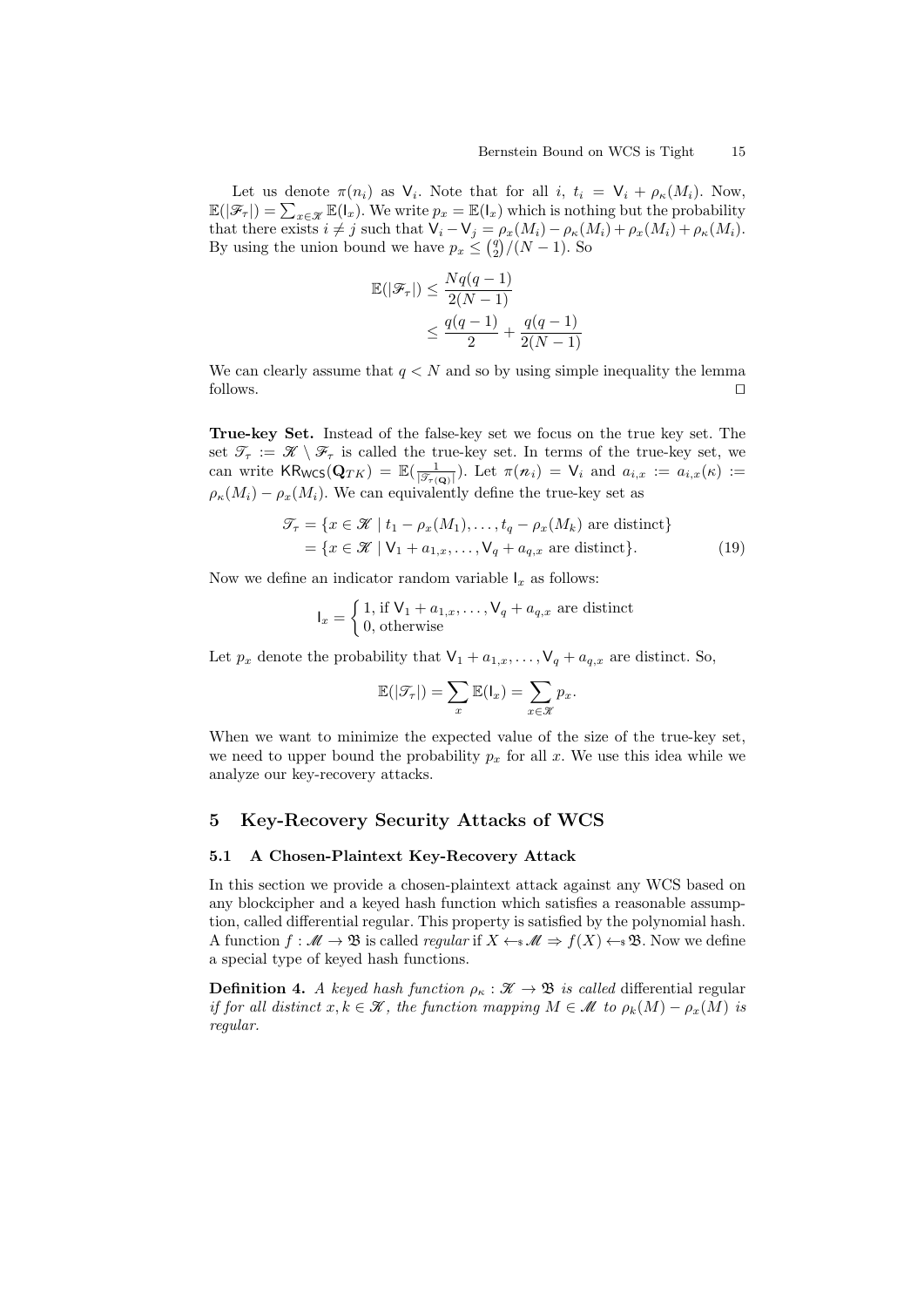The polynomial hash is clearly differential regular. For example, when the message space is B and  $\kappa \neq x$ , the function mapping  $m \in \mathfrak{B}$  to  $\rho_{\kappa}(m) - \rho_{x}(m) =$  $m(\kappa - x)$  is regular.

<span id="page-15-1"></span>Theorem 2. Suppose WCS is based on a blockcipher and a keyed differential regular hash function  $\rho$ . Then,

$$
KR_{\text{WCS}}(q) \ge \frac{1}{1 + N'e^{-\frac{q(q-1)}{2N}}}
$$
\n(20)

where  $N' = |\mathcal{K}|$  (size of the hash-key space). In particular, when  $q(q - 1) =$  $2N \log N'$  we have  $\mathsf{KR}_{\mathsf{WCS}}(q, \ell) \geq 1/2$ .

INTERPRETATION OF THE RESULT. When  $N' = N$  (key size is same as the block INTERPRETATION OF THE RESULT. WHEN  $N = N$  (key size is same as the block<br>size), we can achieve 0.5 key-recovery advantage after making roughly  $\sqrt{2N \log N}$ authentication queries. If  $N' = N^c$  for some  $c > 1$  (the hash-key size is larger authentication queries . If  $N = N$  for some  $c > 1$  (the hash-key size is larger than the block size) we need roughly  $\sqrt{2cN \log N}$  (which is a constant multiple of the number queries required for hash-key space of size  $N$ ) authentication queries.

**Proof.** Suppose  $WCS := WCS_{K,\kappa}$  is the WCS authenticator based on a blockcipher  $e_K$  and a keyed differential regular hash function  $\rho_{\kappa}$ . We describe our key-recovery attack<sup>[1](#page-15-0)</sup>  $\mathscr A$  as follows:

- 1. Choose q messages  $M_1, \ldots, M_q \leftarrow \mathcal{M}$  and make authentication queries  $(n_i, M_i)$ ,  $i \in [q]$  for distinct nonces  $n_i$ 's.
- 2. Let  $t_1, \ldots, t_q$  be the corresponding responses.
- 3. Construct the true-key set

$$
\mathcal{T}_{\tau} = \{ k \mid (t_i - \rho_k(M_i))' s \text{ are distinct} \}.
$$

4. Return a key  $\mathbf{k} \leftarrow \mathcal{T}_{\tau}$ .

Here,  $\tau = ((n_1, M_1, t_1), \ldots, (n_q, M_q, t_q))$  is the transcript of the adversary  $\mathscr A$ . We also note that  $Pr(\kappa \in \mathcal{T}_{\tau}) = 1$  and so we have seen that  $KR_{WCS}(\mathscr{A}) = \mathbb{E}(\frac{1}{|\mathcal{T}_{\tau}|}).$ Here the expectation is taken under randomness of transcript. The randomness of a transcript depends on the randomness of  $K$ ,  $\kappa$  and the messages  $M_i$ . By using Jensen inequality, we have

$$
\mathsf{KR}_{\mathsf{WCS}}(\mathscr{A}) \ \geq \ \frac{1}{\mathbb{E}(|\mathcal{T}_\tau|)}.
$$

We will now provide an upper bound of  $\mathbb{E}(|\mathcal{T}_{\tau}|)$ . In fact, we will provide an upper bound on the conditional expectation after conditioning the blockcipher key  $K$ and hash-key  $\kappa$ . Note that  $t_i = e_K(n_i) + \rho_\kappa(M_i)$  and hence the true-key set is the set of all x for which  $R_{i,x} := e_K(n_i) + \rho_K(M_i) - \rho_x(M_i)$  are distinct for all  $i \in [q]$ .

<span id="page-15-0"></span> $\frac{1}{1}$  We note that the similar attack is considered in [\[LP18\]](#page-24-14) where the messages are fixed and distinct. However in their attacks the analysis is done for  $q \leq 2^{n/2}$  whereas, we analyze for all q.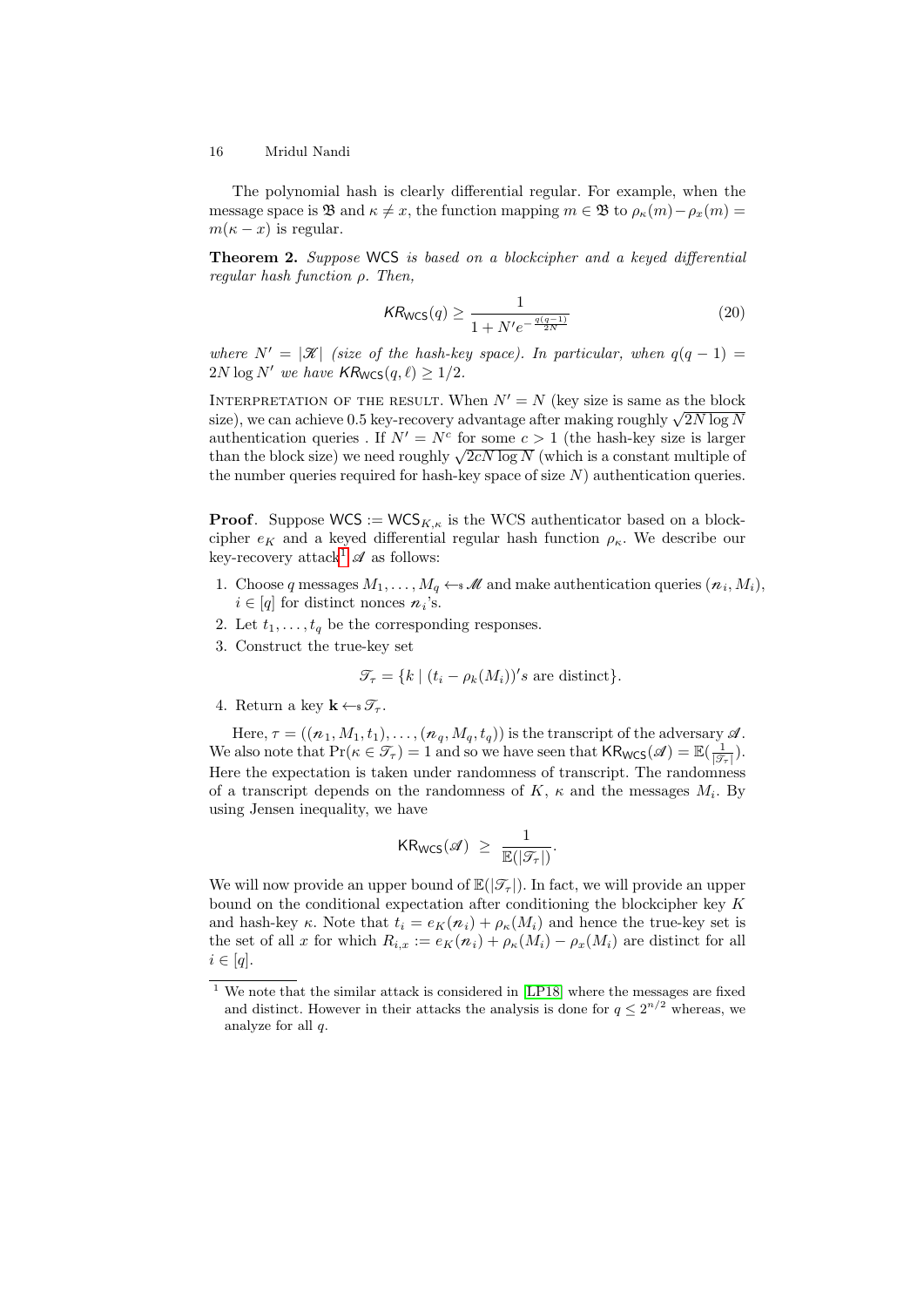*Claim.* Given K and  $\kappa$ , the conditional distributions of  $R_{i,x}$ 's are uniform and independent over **B**, whenever  $x \neq \kappa$ .

*Proof of the Claim.* Once we fix K and  $\kappa$ , for every  $x \neq \kappa$ ,  $\rho_{\kappa}(M_i) - \rho_x(M_i)$ is uniformly distributed (as  $\rho$  is differentially regular). So  $e_K(n_i) + \rho_K(M_i)$  –  $\rho_x(M_i)$ 's are also uniformly and independently distributed since  $e_K(n_i)$ 's are some constants nd  $M_i$ 's are independently sampled.

Now we write  $|\mathcal{T}_{\tau}| = \sum_{x} I_x$  where  $I_x$  is the indicator random variable which takes values 1 if and only if  $R_{i,x}$  are distinct for all i. Note that  $R_{i,x}$  are distinct for all i has probability exactly  $\prod_{i=1}^{q-1} (1 - \frac{i}{N})$  (same as the birthday paradox bound). As  $1-x \leq e^{-x}$  for all x, we have  $\mathbb{E}(\mathsf{I}_x) = \Pr(\mathsf{I}_x = 1) \leq e^{-\frac{q(q-1)}{N}}$ . So,

$$
\mathbb{E}(|\mathcal{T}| \mid K, \kappa) = 1 + \sum_{x \neq \kappa} \mathbb{E}(\mathbf{I}_x)
$$
  
\n
$$
\leq 1 + (N'-1)e^{-\frac{q(q-1)}{2N}}.
$$

This bound is true for all K and  $\kappa$  and hence  $\mathbb{E}(|\mathcal{T}|) \leq 1 + (N'-1)e^{-\frac{q(q-1)}{2N}}$ . This completes the proof.

## 5.2 Known-Plaintext Attack

Now we show a known-plaintext attack for polynomial-based hash in which we do not assume any randomness of messages. So our previous analysis does not work in this case. We first describe a combinatorial result which would be used in our known plaintext key-recovery advantage analysis.

<span id="page-16-0"></span>**Lemma 4.** Let  $V_1, \ldots, V_q$  be a uniform without replacement sample from  $\mathfrak{B}$  and  $a_1, \ldots, a_q \in \mathfrak{B}$  be some distinct elements, for some  $q \leq N/6$ . Then,

$$
p_x := \Pr(\mathsf{V}_1 + a_1, \dots, \mathsf{V}_q + a_q \text{ are distinct}) \le e^{-q^2/4N}.
$$

**Proof.** For  $1 \le \alpha \le q$ , let  $h_{\alpha}$  denote the number of tuples  $v^{\alpha} = (v_1, \dots, v_{\alpha})$ such that  $v_1 + a_1, \ldots, v_\alpha + a_\alpha$  are distinct. Clearly,  $h_1 = N$ . Now we establish some recurrence relation between  $h_{\alpha+1}$  and  $h_{\alpha}$ . We also abuse the term  $h_{\alpha}$  to represent the set of solutions  $v^{\alpha} = (v_1, \ldots, v_{\alpha})$  such that  $v_1 + a_1, \ldots, v_{\alpha} + a_{\alpha}$ are distinct.

Given any solution  $v^{\alpha}$  (among the  $h_{\alpha}$  solutions), we want to estimate the number of ways we can choose  $v_{\alpha+1}$ . Note that

$$
v_{\alpha+1}\notin \{v_1,\ldots,v_\alpha\}\cup \{v_1+a_1-a_{\alpha+1},\ldots,v_\alpha+a_\alpha-a_{\alpha+1}\}.
$$

Let  $S_{\alpha} := \{v_1 + a_1 - a_{\alpha+1}, \ldots, v_{\alpha} + a_{\alpha} - a_{\alpha+1}\}\.$  As  $v^{\alpha}$  is one solution from  $h_{\alpha}$ , the size of the set  $S_{\alpha}$  is exactly  $\alpha$ . Note that if  $v_i = v_j + a_j - a_{\alpha}$  then j must be different from *i* as  $a_i$ 's are distinct. For any  $i \neq j \leq \alpha$ , we denote  $h'_\alpha(i, j)$  be the number of  $v^{\alpha}$  such that  $v_1 + a_1, \ldots, v_{\alpha} + a_{\alpha}$  are distinct and  $v_i + a_i = v_j + a_j$  (once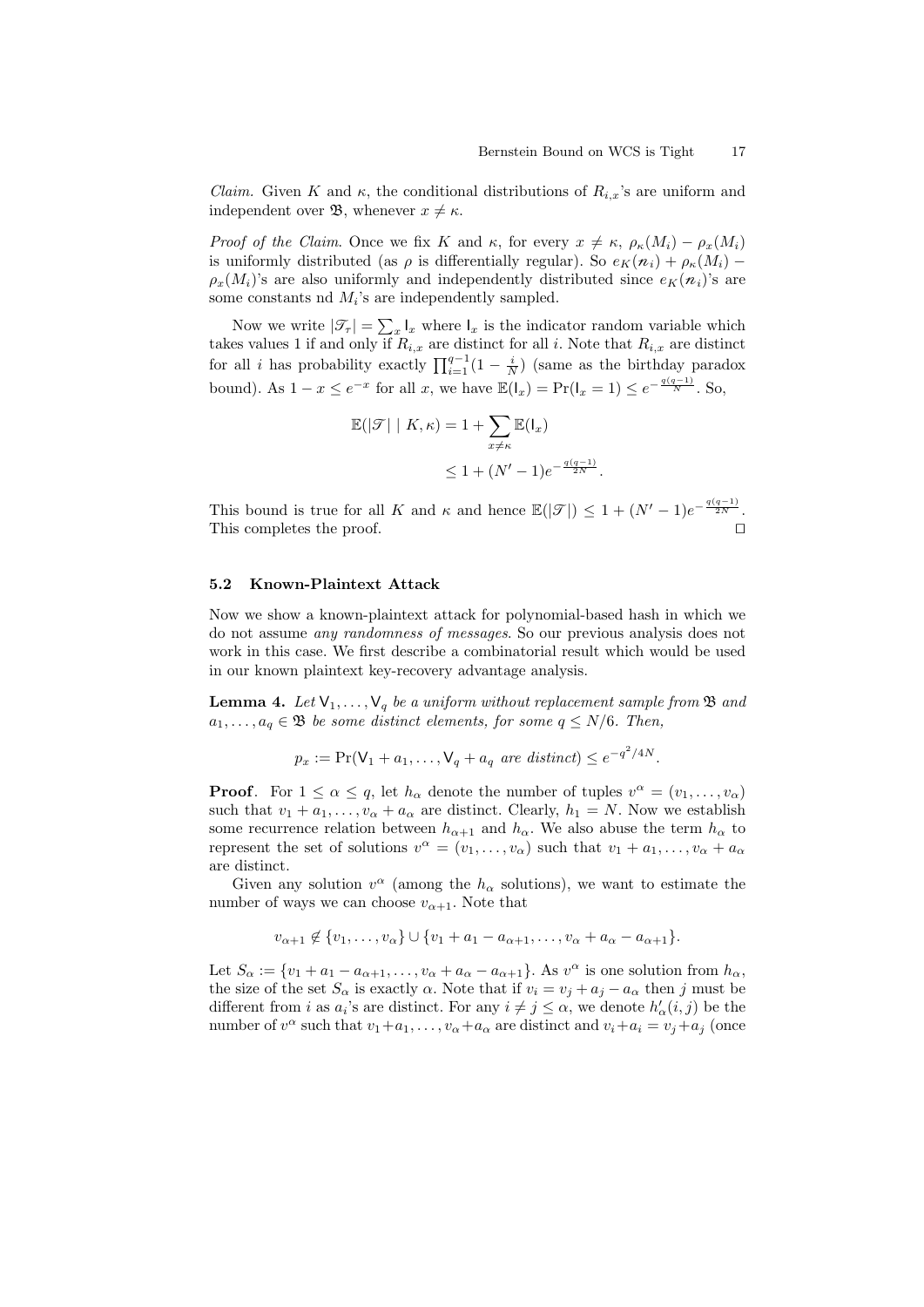again we abuse this term to represent the set of solutions). So by the principle of inclusion and exclusion, we write

$$
h_{\alpha+1} = (N - 2\alpha)h_{\alpha} + \sum_{i \neq j} h'_{\alpha}(i, j).
$$

*Claim.* For all  $i \neq j \leq \alpha$ ,  $h'_{\alpha}(i, j) \leq \frac{h_{\alpha}}{N-2\alpha}$ .

*Proof of claim.* Let us assume  $i = \alpha$  and  $j = \alpha - 1$ . The proof for the other cases will be similar. Any solution for  $h'_{\alpha}(\alpha, \alpha - 1)$  is a solution for  $h_{\alpha-1}$  and  $v_{\alpha} = v_{\alpha-1} + a_{\alpha-1} - a_{\alpha}$ . However, all solutions corresponding to  $h_{\alpha}$  satisfy the solution corresponding to  $h_{\alpha-1}$  and  $v_{\alpha}$  is not a member of a set of size at most  $2\alpha$ . So the claim follows.

Now, we have

$$
h_{\alpha+1} \le h_{\alpha}(N - 2\alpha) + \alpha(\alpha - 1)h_{\alpha}/(N - 2\alpha).
$$

In other words,

$$
\frac{h_{\alpha+1}}{h_{\alpha}} \le (N - 2\alpha) + \frac{\alpha(\alpha - 1)}{N - 2\alpha} = \frac{N^2 - 4\alpha N + 5\alpha^2 - \alpha}{N - 2\alpha}.
$$

Now we simplify the upper bound as follows.

$$
\frac{N^2 - 4\alpha N + 5\alpha^2 - \alpha}{N - 2\alpha} = (N - \alpha)\frac{N^2 - 4\alpha N + 5\alpha^2 - \alpha}{N^2 - 3\alpha N + 2\alpha^2}
$$

$$
= (N - \alpha)(1 - \frac{\alpha N + \alpha - 3\alpha^2}{N^2 - 3\alpha N + 2\alpha^2})
$$

$$
\leq (N - \alpha)(1 - \frac{\alpha N + \alpha - 3\alpha^2}{N^2})
$$

$$
\leq (N - \alpha)(1 - \frac{\alpha}{2N})
$$

provided  $\alpha(N+1) - 3\alpha^2 \ge \alpha N/2$ , equivalently  $(N+2) \ge 6\alpha$ . So for all  $\alpha \le q \le$  $N/6$  we have

$$
\frac{h_{\alpha+1}}{h_{\alpha}} \le (N - \alpha)(1 - \frac{\alpha}{2N}) \le (N - \alpha)e^{-\frac{\alpha}{2N}}.
$$

By multiplying the ratio for all  $1 \le \alpha \le q-1$  and the fact that  $h_1 = N$ , we have  $h_q \leq (N)_q e^{-q^2/4N}$ . The lemma follows from the definition that  $p_x = \frac{h_q}{(N)}$  $\frac{n_q}{(N)_q}$ .  $\Box$ 

Now we consider the key-recovery adversary considered in [\[LP18\]](#page-24-14). However, Now we consider the key-recovery adversary considered in [LP18]. However, they considered transcripts with  $\sqrt{N}$  queries and were able to show a keyrecovery advantage about 1.3/N. However, we analyze it for all queries q and the key-recovery advantage can reach to  $1/2$  for  $q = O(\sqrt{N \log N})$ .

**Theorem 3.** Suppose  $m_1, \ldots, m_q \in \mathfrak{B}$  be distinct messages and  $n_1, \ldots, n_q$  be distinct nonces. Let  $t_i = \text{WCS}_{\pi,\kappa}(n_i, m_i)$  where  $\rho_{\kappa}$  is the polynomial hash. Then, there is an algorithm  $\mathcal A$  which recovers the hash-key  $\kappa$  with probability at least

$$
\frac{1}{1 + (N - 1)e^{-\frac{q^2}{4N}}}.
$$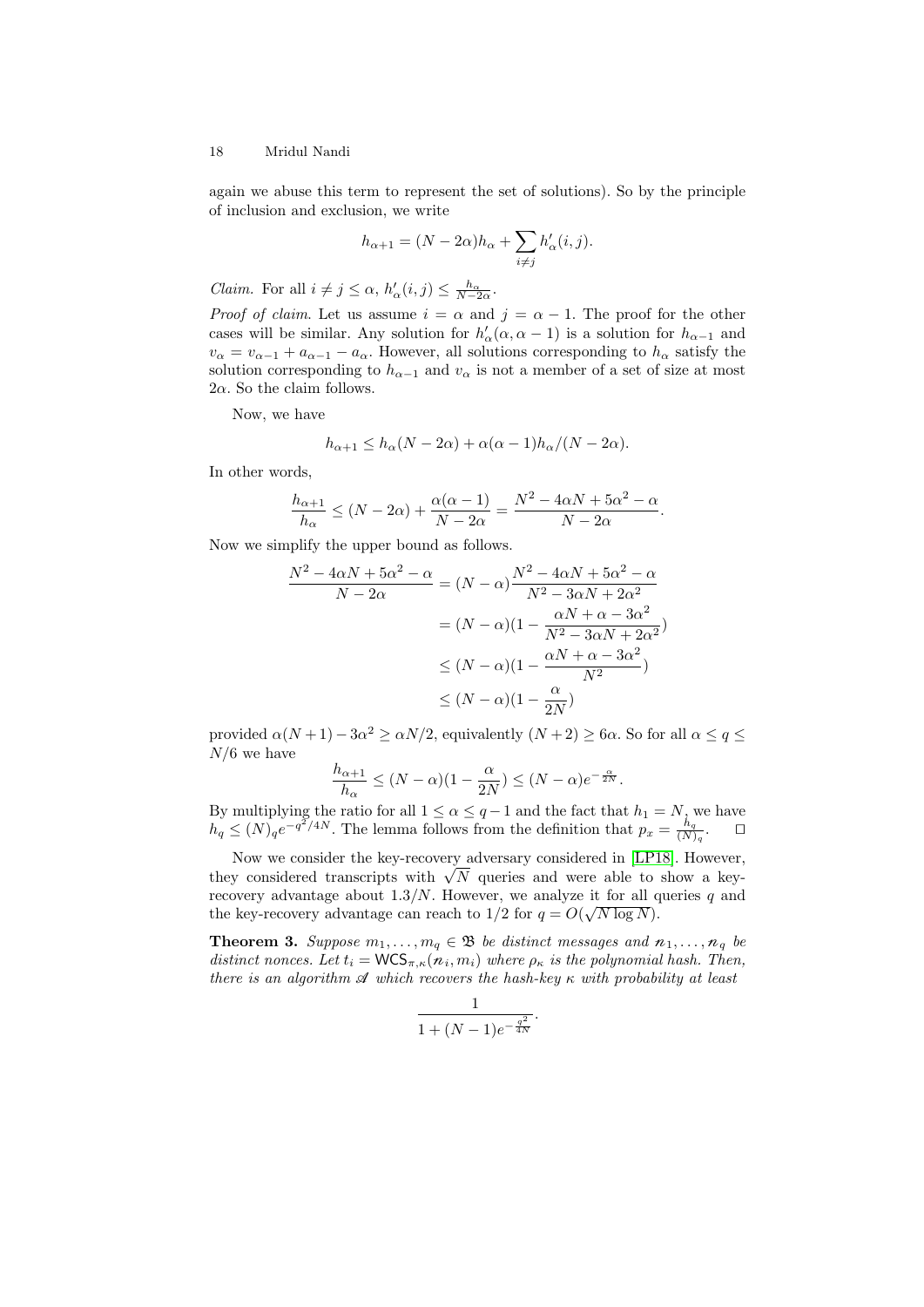So when  $q = \sqrt{4N \log N}$ , the key-recovery advantage is at least  $\frac{1}{2}$ .

**Proof.** We denote  $\pi(n_i) = V_i$ . So  $V_1, \ldots, V_q$  forms a without replacement random sample from  $\mathfrak{B}$ . We write  $t_i = \mathsf{V}_i + \rho_{\kappa}(m_i) = \mathsf{V}_i + \kappa \cdot m_i$ . As before we define the true-key set as

$$
\mathcal{T} := \{ x \in \mathfrak{B} \mid t_1 - x \cdot m_1, \dots, t_q - x \cdot m_q \text{ are distinct} \}.
$$

Clearly  $\kappa \in \mathcal{T}$ . Let us fix  $x \neq \kappa$  and denote  $a_i = (\kappa - x) \cdot m_i$ . Note that  $a_i$ 's are distinct. So given a hash-key  $\kappa$ , we write the size of true-key set  $|\mathcal{T}|$  as the sum of the indicator random variables as follows:  $|\mathcal{T}| = 1 + \sum_{x \neq \kappa} I_x$  where  $I_x$  takes value 1 if and only if  $\mathsf{V}_1 + a_1, \ldots, \mathsf{V}_q + a_q$  are distinct. So,

$$
\mathbb{E}(|\mathcal{F}| \mid \kappa) = 1 + \sum_{x \neq \kappa} \mathbb{E}(\mathbf{I}_x)
$$

$$
= 1 + \sum_{x \neq \kappa} p_x
$$

where

$$
p_x := \Pr(\mathsf{V}_1 + a_1, \dots, \mathsf{V}_q + a_q \text{ are distinct}).
$$

By Lemma [4,](#page-16-0) we know that  $p_x \leq e^{-\frac{q^2}{4N}}$  and hence  $\mathbb{E}(|\mathcal{T}| \mid \kappa) \leq 1 + (N-1)e^{-\frac{q^2}{4N}}$ . This is true for all hash-keys  $\kappa$  and hence we have  $\mathbb{E}(|\mathcal{T}|) \leq 1 + (N-1)e^{-\frac{q^2}{4N}}$ . This completes the proof.

# 6 Key-Recovery Security Analysis of GCM

DEFINITION OF GCM. We briefly describe how GCM works. We refer the reader to see [\[MV04\]](#page-24-5) for details. Here  $\mathfrak{B} = \{0,1\}^n$  (with  $n = 128$ ) Let  $e_K$  be a blockcipher as before. We derive hash-key as  $\kappa = e_K(0^n)$ . Given a message  $(m_1, \ldots, m_\ell) \in \mathfrak{B}^\ell$  and a nonce  $n \in \{0, 1\}^{b-s}$  for some s, we define the ciphertext as

$$
c_i = \mathsf{V}'_i \oplus m_i, \ i \in [\ell], \mathsf{V}'_i = e_K(n || \langle i + 1 \rangle)
$$

where  $\langle i \rangle$  represents s-bit encoding of the integer i. Finally, the tag is computed as xor of  $V := e_K(n||\langle 1 \rangle)$  and the output of the polynomial hash of the associated data and the ciphertext with length encoding. So,  $t = \mathsf{V} \oplus c_0 \kappa \oplus c_1 \kappa^2 \oplus \cdots$  where  $c_0$  is the block which encodes the length of message (same as the ciphertext) and the associated data.

In other words, the tag is computed as a WCS authentication over the ciphertext with the hash-key derived from the blockcipher. So, one can have a similar Lext with the hash-key derived from the blockcipher. So, one can have a similar key-recovery attack as stated in Theorem [2](#page-15-1) which requires roughly  $\sqrt{n} \times 2^{n/2}$ authentication queries. More precisely, after making  $2^{68}$  authentication queries with the first message block random we can recover  $e_K(0)$  with probability at least 1/2. Note that the ciphertext blocks are uniformly distributed as it is an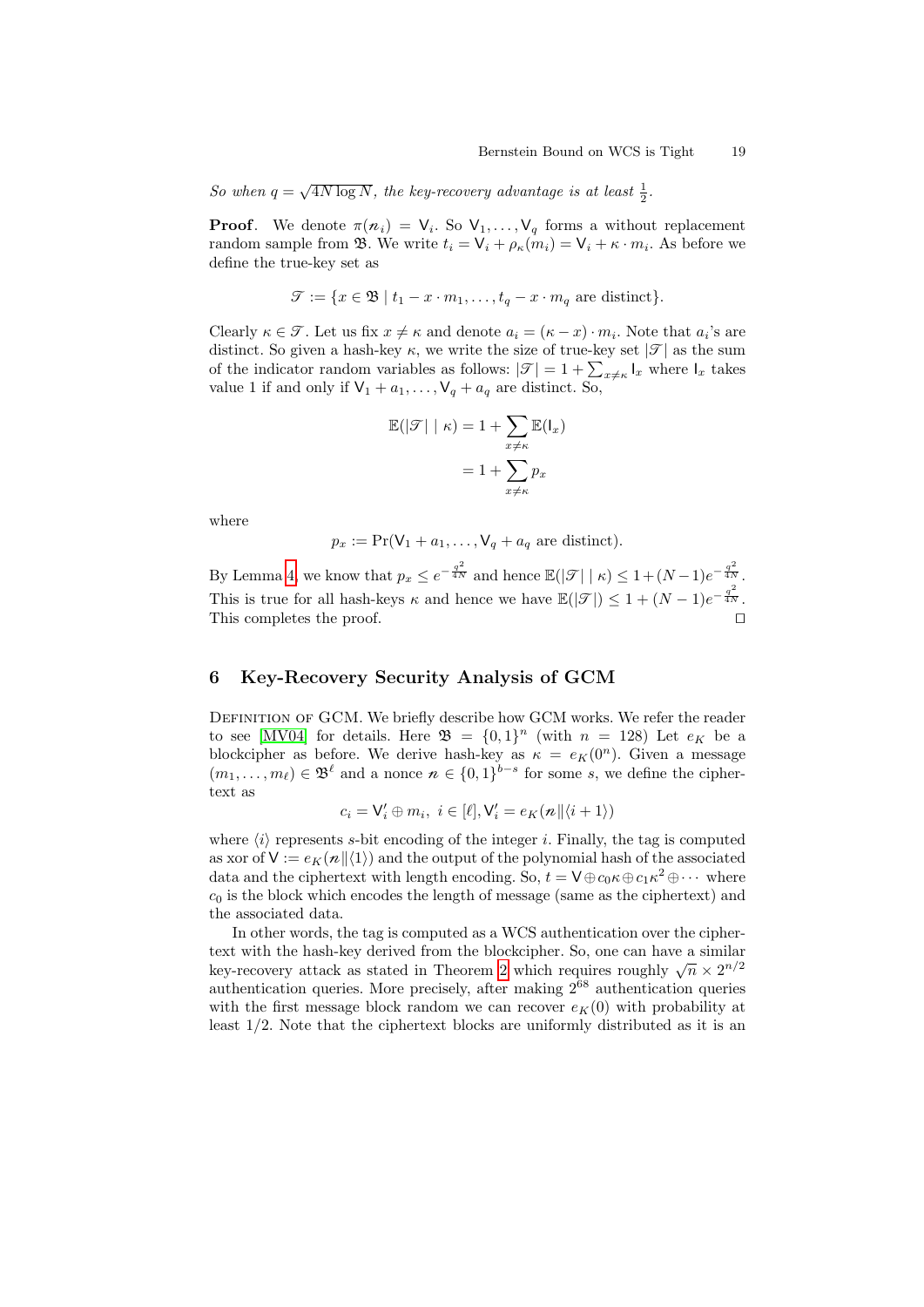XOR of message blocks and some blockcipher outputs independent of the message blocks. Now we show a more efficient algorithm  $\mathcal{B}$  which utilize the length of messages as described below.

- 1. Choose q messages  $M_1, \ldots, M_q \leftarrow \mathcal{B}^{\ell}$  and fix some associated data  $A_i = A$ . Make authentication queries  $(n_i, M_i, A), i \in [q]$  for distinct nonces  $n_i$ 's.
- 2. Let  $(C_1, t_1), \ldots, (C_q, t_q)$  be the corresponding responses.
- 3. Let  $M_i = m_{i,1} || \cdots m_{i,\ell}$  and  $C_i = c_{i,1} || \cdots c_{i,\ell}$  where  $n_{i,j}, c_{i,j} \in \mathfrak{B}$ . Construct a set

$$
\mathcal{V}' = \{ \mathsf{V}'_{i,j} := m_{i,j} \oplus c_{i,j} \mid i \in [q], j \in [\ell] \}
$$

4. Construct the true-key set

$$
\mathcal{T} = \{k \in \mathfrak{B} \mid t_i \oplus \rho_k(A, C_i) \notin \mathcal{V}' \ \forall i \in [q] \}.
$$

5. Return a key  $\mathbf{k} \leftarrow \mathcal{F}$ .

Remark 2. One may incorporate the relation that  $t_i \oplus \rho_k(A, C_i)$ 's are distinct while defining the true-key set. We can gain some complexity up to some small constant factor. For the sake of simplicity of the analysis and the attack, we keep the basic simple attack algorithm as described above.

**Theorem 4.** Let  $N = 2^n$  where n is the block size of the blockcipher used in GCM.

$$
KR_{GCM}(q,\ell) \ge \frac{1}{1 + Ne^{-\frac{\ell q^2}{N}}}
$$
\n(21)

In particular, when  $\ell q^2 = N \log N$  we have  $\mathsf{KR}_{\mathsf{GCM}}(q, \ell) \geq 1/2$ .

For example, when  $n = 128, \ell = 2^{15}$  we now need  $q = 2^{60}$  encryption queries to recover  $\kappa = e_K(0)$ . Once we recover  $\kappa$ , we can forge as many times as required. Moreover, one can define a universal forgery (for any chosen message and associated data but not the nonce).

Proof. From the permutation nature of the blockcipher, it is easy to see that  $e_K(0) \in \mathcal{T}$  as defined in the algorithm. So, as before

$$
\mathsf{KR}_{\mathsf{GCM}}(\mathscr{A}) \ \geq \ \frac{1}{\mathbb{E}(|\mathscr{T}|)}.
$$

We will now provide an upper bound of  $\mathbb{E}(|\mathcal{T}_{\tau}|)$ . In fact, we will provide an upper bound of the conditional expectation after conditioning the blockcipher key  $K$ (so that all blockcipher outputs are fixed). Since message blocks are uniformly distributed, the ciphertext blocks are also uniformly distributed (due to one-time padding). This proves that after conditioning the blockcipher key  $K$ ,

$$
R_{1,x} := t_1 \oplus \rho_x(A,C_1), \ldots, R_{q,x} := t_q \oplus \rho_x(A,C_q) \leftarrow \mathcal{B}.
$$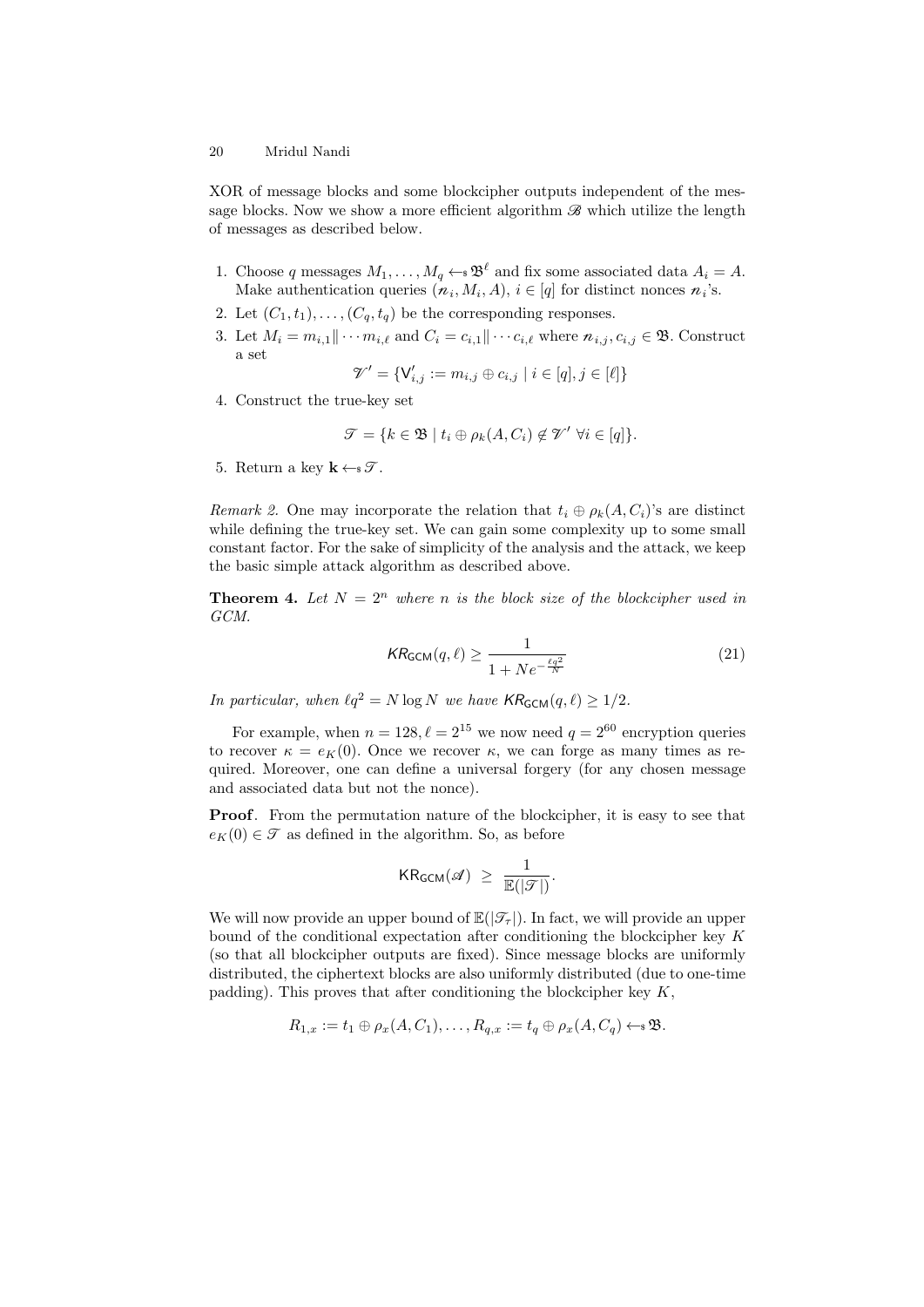Now, we define an indicator random variable  $I_x$  to be one if  $R_{i,x} \notin \mathcal{V}'$  for all  $i \in [q]$  and 0 otherwise. So, from the definition of  $\mathcal{T}$ , it is easy to see that

$$
|\mathcal{T}| = 1 + \sum_{x \neq \kappa} \mathbf{I}_x.
$$

Condition a blockcipher key K (and hence the hash-key  $\kappa = e_K(0^n)$  is fixed), and fix some  $x \neq \kappa$ . Now,

$$
\mathbb{E}(\mathsf{I}_x \mid K) = \Pr(\mathsf{I}_x = 1 \mid K)
$$

$$
= \prod_{i=1}^q (\frac{N - \ell q}{N})
$$

$$
\leq e^{-\frac{\ell q^2}{N}}.
$$

When  $x = \kappa$ , clearly,  $I_x = 1$ . So,

$$
\mathbb{E}(|\mathcal{T}| \mid K) = 1 + \sum_{x \neq \kappa} \mathbb{E}(\mathbf{l}_x)
$$
  

$$
\leq 1 + N e^{-\frac{\ell q^2}{N}}.
$$

This bound is true for all blockcipher keys K and hence  $\mathbb{E}(|\mathcal{T}|) \leq 1 + Ne^{-\frac{\ell q^2}{N}}$ . This completes the proof.  $\Box$ 

We show that when  $\ell q^2 = \sqrt{2NlogN}$ , we achieve some significant forgery advantage. Bernstein proved an upper bound of the forgery advantage for WCS. A similar proof is also applicable for GCM. In particular, we show that forgery advantage of GCM for single forging attempt is at most  $\frac{\ell}{N} \cdot O(e^{\frac{4\ell q^2}{N}})$ . So when we consider  $v$  forging attempts, the maximum forging advantage is at most  $v \cdot \frac{\ell}{N} \cdot O(e^{\frac{4\sigma q}{N}})$ . So our forgery algorithm (which is induced from the key-recovery algorithm) is also optimum for GCM. We denote the maximum forging advantage as  $\text{Auth}_{\text{GCM}}(q, v, \sigma, \ell)$  where  $\sigma$  denotes the total number of blocks present in message and associated data in all q encryption queries, and  $\ell$  denotes the number of blocks present in associated data and message or ciphertext for the largest query among all encryption and verification attempts. A similar result has been stated in Appendix C of [\[IOM12a\]](#page-24-16) (full version of [\[IOM12b\]](#page-24-17)).

**Theorem 5.** Let GCM be based on the ideal n-bit random permutation π. Then, for all  $q, v$  and  $\ell$ ,

$$
\mathsf{Auth_{GCM}}(q, v, \sigma, \ell) = v \cdot \frac{\ell}{N} \cdot O(e^{\frac{4\sigma q}{N}})
$$
\n(22)

**Proof.** We use  $x^q$  to denote a q tuple  $(x_1, \ldots, x_q)$ . For positive integers  $r \leq m$ , we write  $(m)_r := m(m-1)\cdots(m-r+1)$ . Bernstein proved an upper bound of the interpolation probability of a random permutation  $\pi$  as described below. Let  $\delta_N(q) = (1 - (q-1)/N)^{-q/2}$ .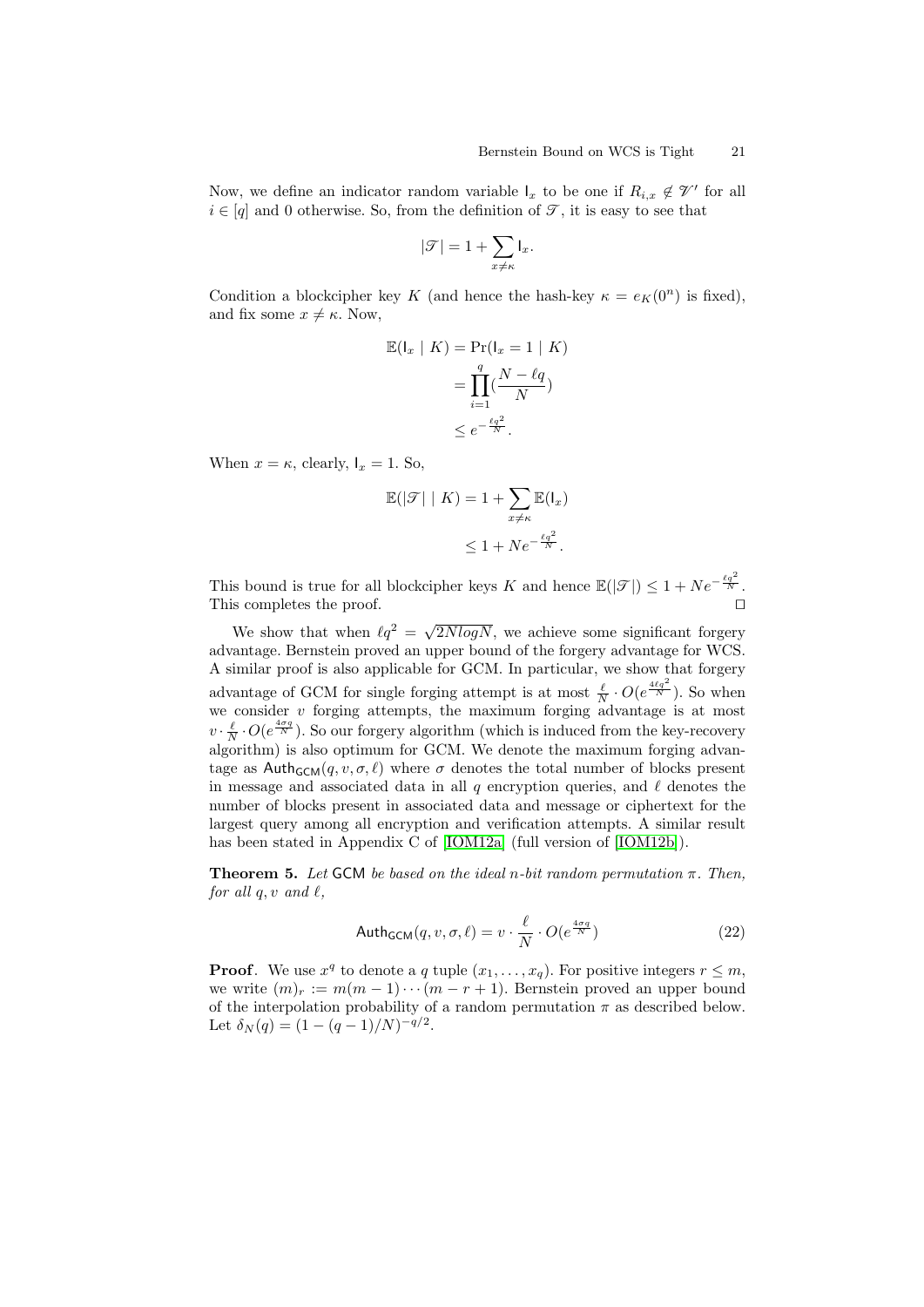Theorem 4.2 in [\[Ber05b\]](#page-23-9) showed that for all  $0 < r \leq N$ ,

<span id="page-21-0"></span>
$$
\frac{1}{(N)_r} \le \frac{\delta_N(r)}{N^r} = \frac{(1 - \frac{r-1}{N})^{-\frac{r}{2}}}{N^r}.
$$
\n(23)

Note that for any r distinct inputs  $x_1, \ldots, x_r$  and outputs  $y_1, \ldots, y_r$  the probability that  $\pi(x_1) = y_1, \ldots, \pi(x_r) = y_r$  is exactly  $\frac{1}{(N)_r}$ . We use this result to prove our result.

Without loss of generality we assume that  $\mathscr A$  is deterministic and the nonce in the forging attempt is one of the nonce in the encryption queries (since otherwise the bound can be shown to be smaller that what we claimed). We also assume that adversary makes single forging attempt (i.e.  $v = 1$ ). Let  $\mathscr A$  make queries  $(n_i, m_i, a_i)$  and obtain response  $(c_i, t_i)$  where  $m_i = (m_i[1], \ldots, m_i[\ell_i]),$  $a_i = (a_i[1], \ldots, a_i[\ell'_i])$  and  $c_i = (c_i[1], \ldots, c_i[\ell_i])$  and let  $\sigma = \sum_{i=1}^q (\ell_i + \ell'_i)$  (total number of blocks in all queries). We call  $(n<sup>q</sup>, m<sup>q</sup>, a<sup>q</sup>, c<sup>q</sup>, t<sup>q</sup>)$  transcript (for encryption queries).

Let  $(n^*, a^*, c^*, t^*)$  denote the forging attempt where  $c^*$  contains  $\ell^*$  blocks. According to our simplification, let  $n^* = n_i$  for some *i*. So  $c^q$ ,  $t^q$  determine the whole transcript including the forging attempt. Let us write  $z_i = m_i \oplus c_i$ . It is also easy to see that  $t^q$ ,  $z^q$  also determine the transcript.

Let F denote the forgery event,  $n^* = n_i$  and  $d = t^* \oplus t_i$ . Moreover, for every k (a candidate of hash key), we set  $y_i(k) = t_i \oplus \rho_k(a_i||c_i)$ . Now,  $Pr(F) =$  $Pr(\rho_{\kappa}(a_i||c_i) \oplus \rho_{\kappa}(a^*||m^*) = d)$ . This can be written as the following sum

$$
\Pr(F) = \sum_{t^q, z^q} \Pr(\rho_{\kappa}(a_i \| c_i) \oplus \rho_{\kappa}(a^* \| c^*) = d \ \land \ \mathcal{A} \text{ obtains } z^q, t^q)
$$

$$
= \sum_{t^q, z^q} \Pr(\rho_{\kappa}(a_i \| c_i) \oplus \rho_{\kappa}(a^* \| c^*) = d \ \land \ E(\kappa))
$$

where the sum is taken over all  $t^q$  and all those  $z^q$  for which all blocks of  $z_i$ 's are distinct. The event  $E(\kappa)$  denotes that  $\pi(n_1||\langle 1\rangle) = y_1(\kappa), \ldots, \pi(n_q||\langle 1\rangle) = y_q(\kappa)$ and  $\pi(n_i \| \langle j \rangle) = z_i[j]$  for all  $1 \leq i \leq q, 1 \leq j \leq \ell_i$ .

Now conditioning on any  $\pi(0) := \kappa = k$  such that  $\rho_{\kappa}(a_i || c_i) \oplus \rho_{\kappa}(a^* || c^*) = d$ (there are at most  $\max\{\ell_i + \ell'_i, \ell^* + \ell'^*\} + 1 \leq \ell$  choices of k), the conditional probability is reduced to Pr( $E(k)$ ) which should be  $\frac{1}{(N-1)_{q+\sigma}}$  (note that  $\pi(0)$  is conditioned and the event  $E(k)$  defines  $q + \sigma$  many inputs-outputs of  $\pi$ ). So,

$$
\Pr(F) = \sum_{t^q, z^q} \Pr(\rho_{\kappa}(a_i \| c_i) \oplus \rho_{\kappa}(a^* \| c^*) = d \ \land \ E(\kappa))
$$
  
\n
$$
= \sum_{t^q, z^q} \Pr(\rho_{\kappa}(a_i \| c_i) \oplus \rho_{\kappa}(a^* \| c^*) = d) \times \Pr(E(\kappa) \mid \rho_{\kappa}(a_i \| c_i) \oplus \rho_{\kappa}(a^* \| c^*) = d)
$$
  
\n
$$
\leq \sum_{t^q, z^q} \frac{\ell}{N} \cdot \frac{1}{(N-1)_{q+\sigma}}
$$
  
\n
$$
= \frac{\ell \cdot (N)_{\sigma} \cdot N^q}{(N)_{q+\sigma+1}}
$$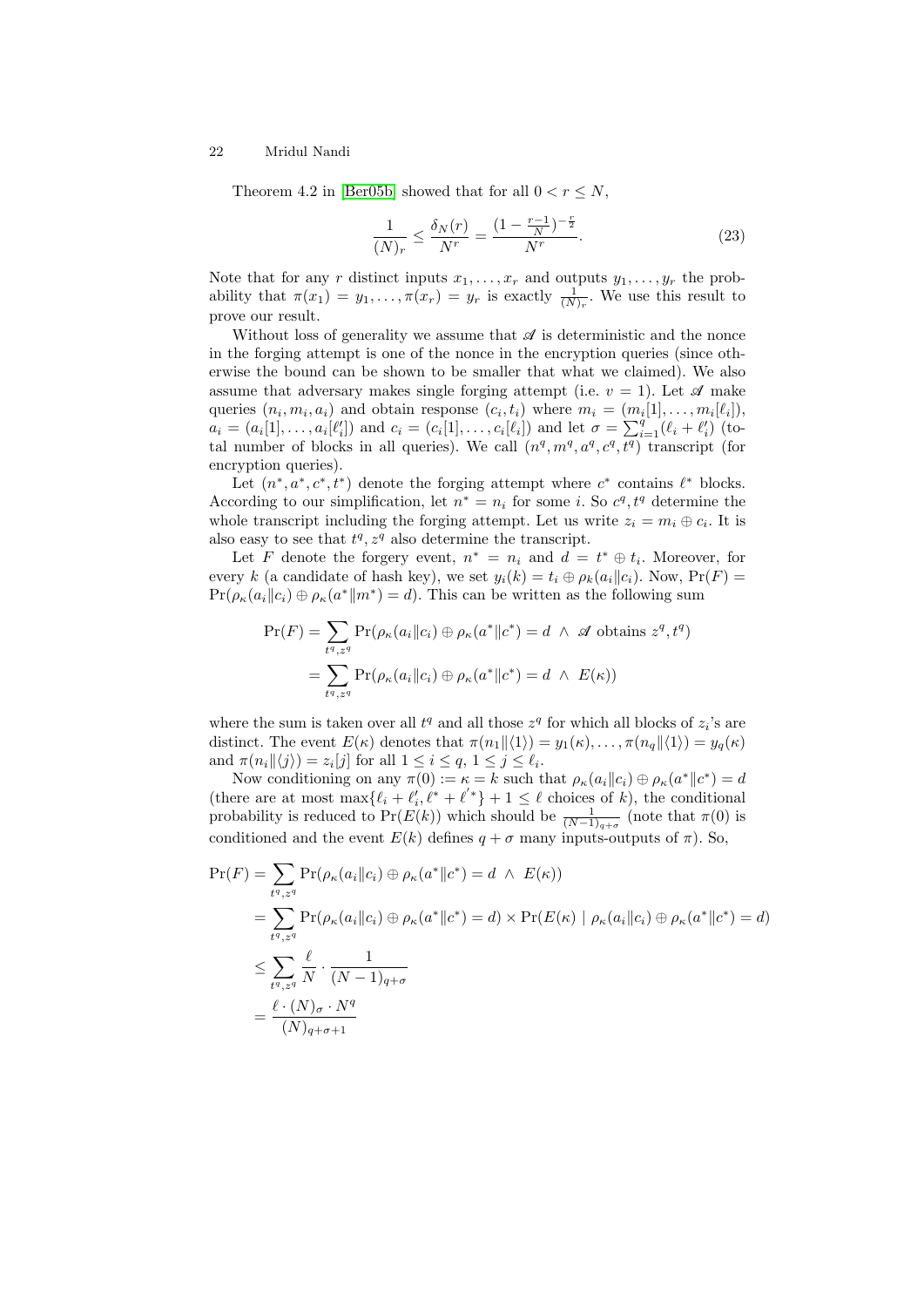Note that in the above sum, we vary all distinct values of  $z$  blocks and so there are  $(N)_{\sigma}$  such choices of z. Now it remains to simplify the bound.

$$
\Pr(F) \le \frac{\ell \cdot (N)_{\sigma} \cdot N^q}{(N)_{q+\sigma+1}}
$$
  
= 
$$
\frac{\ell \cdot N^q}{(N-\sigma)_{q+1}}
$$
  

$$
\le_{(a)} \frac{\ell \cdot N^q}{(N-\sigma)^{q+1}} \delta_{N-\sigma}(q+1)
$$
  
= 
$$
\frac{\ell}{N} \times (1-\frac{\sigma}{N})^{-(q+1)} \times (1-\frac{q}{N-\sigma})^{-(q+1)/2}.
$$

The inequality (a) follows from Eq. [23](#page-21-0) with N as  $N - \sigma$ . This provides the forgery bound for GCM (without using the privacy bound for GCM). For the values of q,  $\ell$  and  $\sigma$  of our interest, we can assume that  $\sigma \leq N/2$  and  $1 - x = \Theta(e^{-x})$ (Lemma [1\)](#page-5-0). So we can rewrite the upper bound of the forgery advantage of GCM as

$$
\frac{\ell}{N} \cdot O(e^{\frac{\sigma(q+1)+q(q+1)}{N}}) = \frac{\ell}{N} \cdot O(e^{\frac{(\sigma+q)(q+1)}{N}}) = \frac{\ell}{N} \cdot O(e^{\frac{4\sigma q}{N}}).
$$

The proof for  $v$  forging attempts simply follows by multiplying above bound by  $v.$ 

Remark 3. The above bound says that, as long as  $q\sigma = o(N \log N)$ , the forgery advantage is negligible and hence we need  $q\sigma$  to be in the order of N log N to get non-negligible advantage. Along with our forgery adversary on GCM, we have shown the above forgery bound of GCM is indeed tight.

# 7 Conclusion

In this paper we describe key-recover attacks on WCS and GCM. The query complexity of the attack match with the Bernstein bound and hence we prove the tightness of Bernstein bound. Although the query complexity of our attacks are optimal, a straightforward implementation would require  $O(N)$  memory and time complexity. Very recently Leurent and Sibleyras [\[LS18\]](#page-24-18) demonstrated attacks for WCS. They have described a method to recover hash key of WCS (and counter mode encryption) with  $O(2^{2n/3})$  query and time complexity. However, the success probability analysis of their attack is heuristic. It would be an interesting problem to see whether our concrete analysis can be adapted to their attacks.

Acknowledgments. The author would like to thank Anirban Ghatak, Eik List, Subhamoy Maitra, Bart Mennink and anonymous reviewers for their useful comments. The author would also like to thank Atul Luykx for the initial discussion of the paper. This work is supported by R. C. Bose Center for Cryptology and Security.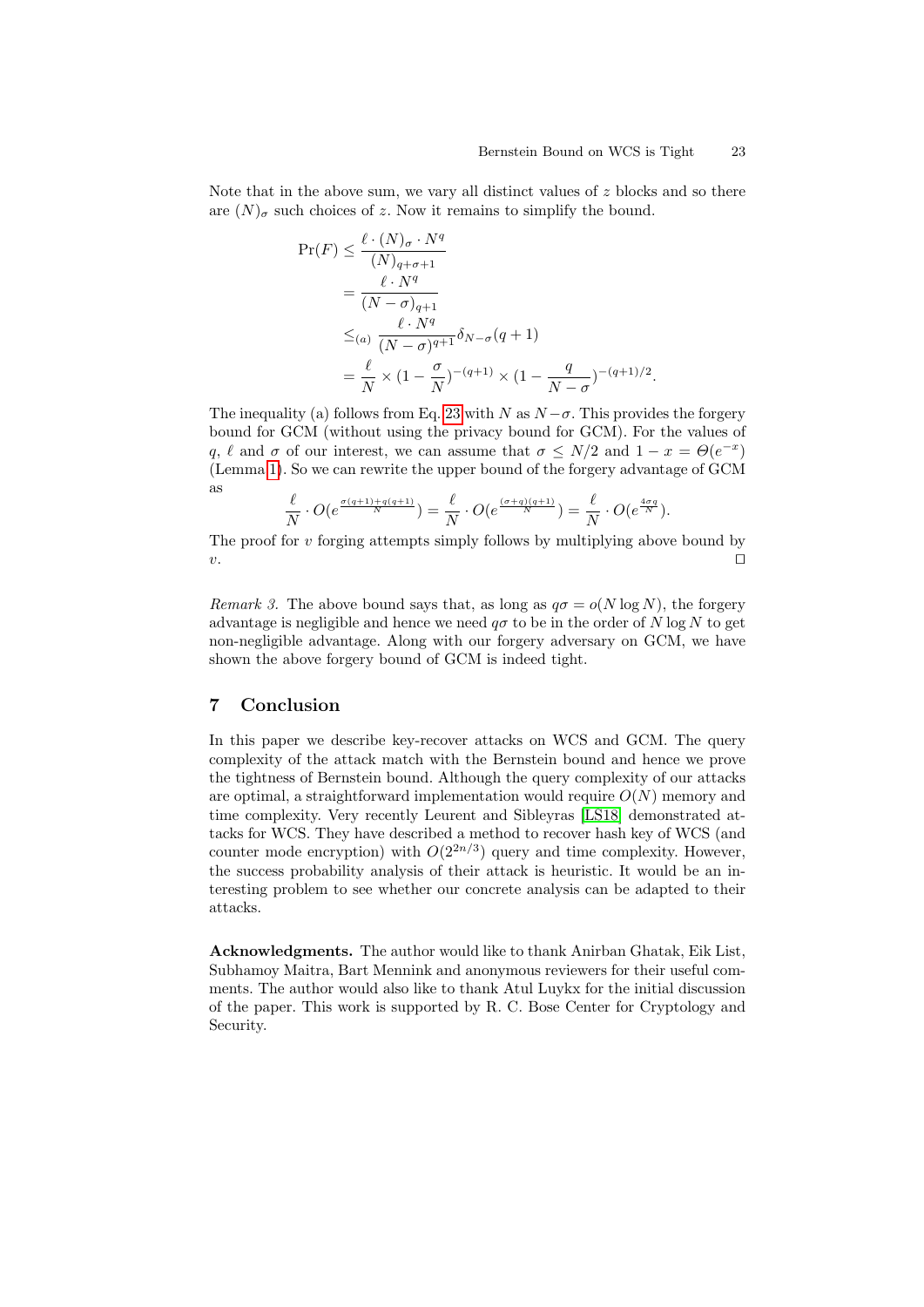## References

- <span id="page-23-12"></span>ABBT15. Mohamed Ahmed Abdelraheem, Peter Beelen, Andrey Bogdanov, and Elmar Tischhauser. Twisted polynomials and forgery attacks on gcm. In Annual International Conference on the Theory and Applications of Cryptographic Techniques, pages 762–786. Springer, 2015.
- <span id="page-23-10"></span>AY12. Kazumaro Aoki and Kan Yasuda. The security and performance of gcm when short multiplications are used instead. In *International Conference on* Information Security and Cryptology, pages 225–245. Springer, 2012.
- <span id="page-23-8"></span>BBS86. Lenore Blum, Manuel Blum, and Mike Shub. A simple unpredictable pseudorandom number generator. SIAM Journal on computing, 15(2):364–383, 1986.
- <span id="page-23-15"></span>Ber70. Elwyn R Berlekamp. Factoring polynomials over large finite fields. Mathematics of computation, 24(111):713–735, 1970.
- <span id="page-23-4"></span>Ber05a. Daniel J. Bernstein. The poly1305-aes message-authentication code. In Fast Software Encryption, FSE 2005, pages 32–49, 2005.
- <span id="page-23-9"></span>Ber05b. Daniel J Bernstein. Stronger security bounds for wegman-carter-shoup authenticators. In Annual International Conference on the Theory and Applications of Cryptographic Techniques, pages 164–180. Springer, 2005.
- <span id="page-23-6"></span>Ber07. Daniel J Bernstein. Polynomial evaluation and message authentication. URL: http://cr. yp. to/papers. html# pema. ID b1ef3f2d385a926123e 1517392e20f8c. Citations in this document, 2, 2007.
- <span id="page-23-13"></span>BGM04. Mihir Bellare, Oded Goldreich, and Anton Mityagin. The power of verification queries in message authentication and authenticated encryption. IACR Cryptology ePrint Archive, 2004:309, 2004.
- <span id="page-23-5"></span>BHK<sup>+</sup>99. John Black, Shai Halevi, Hugo Krawczyk, Ted Krovetz, and Phillip Rogaway. Umac: Fast and secure message authentication. In Annual International Cryptology Conference, pages 216–233. Springer, 1999.
- <span id="page-23-3"></span>BJKS94. Jürgen Bierbrauer, Thomas Johansson, Gregory Kabatianskii, and Ben Smeets. On families of hash functions via geometric codes and concatenation. pages 331–342, 1994. URL: http://cr.yp.to/bib/entries.html# 1994/bierbrauer.
- <span id="page-23-7"></span>Bra83. Gilles Brassard. On computationally secure authentication tags requiring short secret shared keys. In Advances in Cryptology, pages 79–86. Springer, 1983.
- <span id="page-23-11"></span>BT16. Mihir Bellare and Björn Tackmann. The multi-user security of authenticated encryption: Aes-gcm in tls 1.3. In Annual Cryptology Conference, pages 247– 276. Springer, 2016.
- <span id="page-23-1"></span>CW79. Larry Carter and Mark N. Wegman. Universal classes of hash functions. J. Comput. Syst. Sci., 18(2):143–154, 1979.
- <span id="page-23-16"></span>CZ81. David G Cantor and Hans Zassenhaus. A new algorithm for factoring polynomials over finite fields. Mathematics of Computation, 36(154):587–592, 1981.
- <span id="page-23-2"></span>dB93. Bert den Boer. A simple and key-economical unconditional authentication scheme. Journal of Computer Security, 2:65–71, 1993. URL: http://cr.yp.to/bib/entries.html#1993/denboer.
- <span id="page-23-14"></span>DR05. Joan Daemen and Vincent Rijmen. Rijndael/aes. In Encyclopedia of Cryptography and Security, pages 520–524. Springer, 2005.
- <span id="page-23-0"></span>GMS74. Edgar N Gilbert, F Jessie MacWilliams, and Neil JA Sloane. Codes which detect deception. Bell Labs Technical Journal, 53(3):405–424, 1974.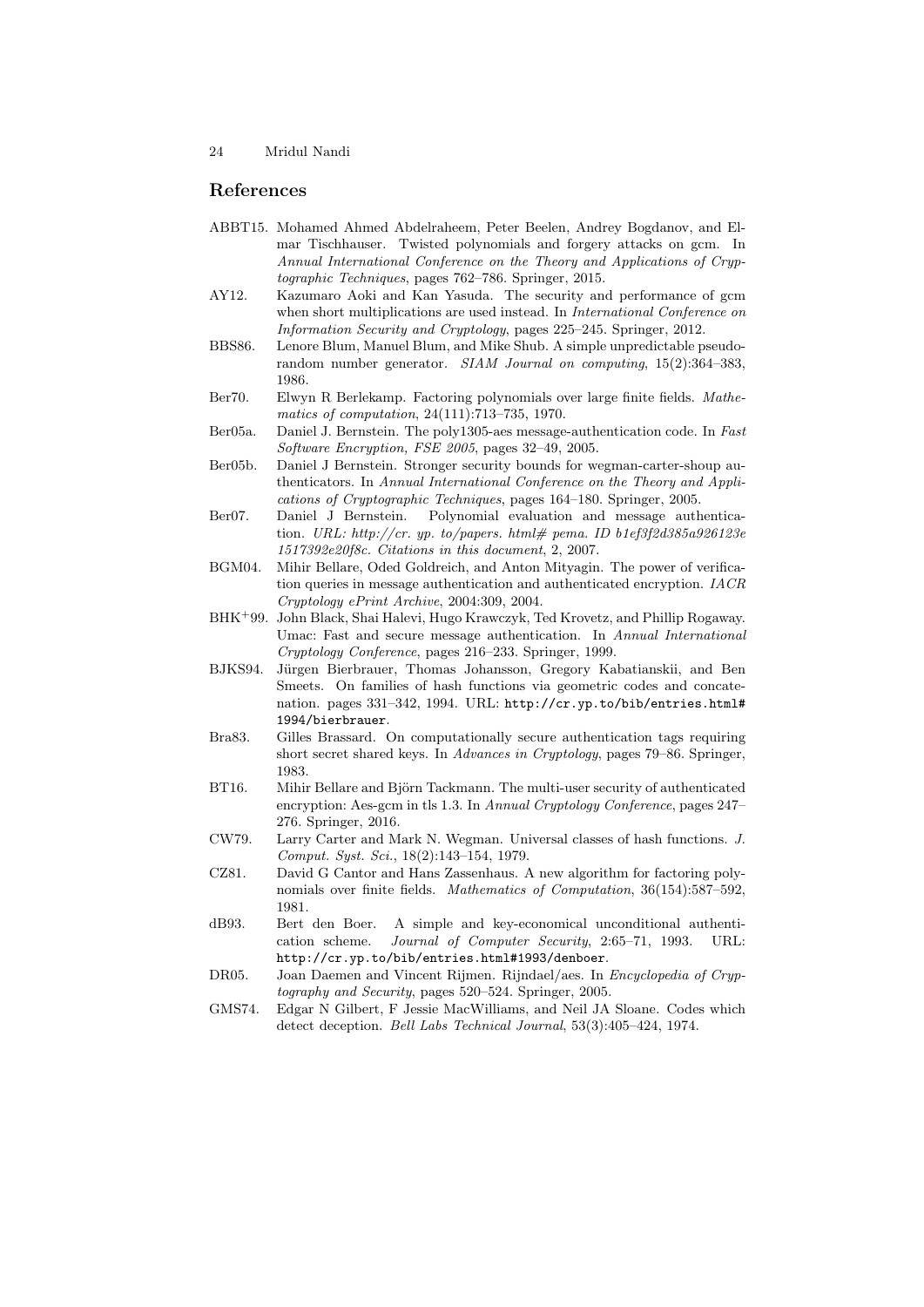- <span id="page-24-4"></span>HK97. Shai Halevi and Hugo Krawczyk. Mmh: Software message authentication in the gbit/second rates. In International Workshop on Fast Software Encryption, pages 172–189. Springer, 1997.
- <span id="page-24-11"></span>HP08. Helena Handschuh and Bart Preneel. Key-recovery attacks on universal hash function based mac algorithms. In Annual International Cryptology Conference, pages 144–161. Springer, 2008.
- <span id="page-24-16"></span>IOM12a. Tetsu Iwata, Keisuke Ohashi, and Kazuhiko Minematsu. Breaking and repairing gcm security proofs. 2012.
- <span id="page-24-17"></span>IOM12b. Tetsu Iwata, Keisuke Ohashi, and Kazuhiko Minematsu. Breaking and repairing gcm security proofs. In Proceedings of the 32nd Annual Cryptology Conference on Advances in Cryptology—CRYPTO 2012-Volume 7417, pages 31–49. Springer-Verlag New York, Inc., 2012.
- <span id="page-24-10"></span>Jou. Antoine Joux. Comments on the draft gcm specification–authentication failures in nist version of gcm.
- <span id="page-24-8"></span>JTC11. JTC1. ISO/IEC 9797-1:2011 information technology - security techniques - message authentication codes (macs) - part 1: Mechanisms using a block cipher. 2011.
- <span id="page-24-2"></span>KR87. Richard M. Karp and Michael O. Rabin. Efficient randomized patternmatching algorithms. *IBM Journal of Research and Development*, 31:249– 260, 1987. URL: http://cr.yp.to/bib/entries.html#1987/karp.
- <span id="page-24-0"></span>Kra94. Hugo Krawczyk. Lfsr-based hashing and authentication. In Annual International Cryptology Conference, pages 129–139. Springer, 1994.
- <span id="page-24-14"></span>LP18. Atul Luykx and Bart Preneel. Optimal forgeries against polynomial-based macs and gcm. In EUROCRYPT 2018, pages xxx–xxx, 2018.
- <span id="page-24-18"></span>LS18. Gaëtan Leurent and Ferdinand Sibleyras. The missing difference problem, and its applications to counter mode encryption. In Annual International Conference on the Theory and Applications of Cryptographic Techniques, pages 745–770. Springer, 2018.
- <span id="page-24-5"></span>MV04. David A McGrew and John Viega. The security and performance of the galois/counter mode (gcm) of operation. In International Conference on Cryptology in India, pages 343–355. Springer, 2004.
- <span id="page-24-7"></span>MV06. David McGrew and John Viega. The use of galois message authentication code (gmac) in ipsec esp and ah. Technical report, May, 2006.
- <span id="page-24-6"></span>Nan14. Mridul Nandi. On the minimum number of multiplications necessary for universal hash functions. In International Workshop on Fast Software Encryption, pages 489–508. Springer, 2014.
- <span id="page-24-12"></span>PC15. Gordon Procter and Carlos Cid. On weak keys and forgery attacks against polynomial-based mac schemes. Journal of Cryptology, 28(4):769–795, 2015.
- <span id="page-24-15"></span>Pub01. NIST FIPS Pub. 197: Advanced encryption standard (aes). Federal information processing standards publication, 197(441):0311, 2001.
- <span id="page-24-3"></span>Rab81. Michael O. Rabin. Fingerprinting by random polynomials, 1981. URL: http://cr.yp.to/bib/entries.html#1981/rabin. Note: Harvard Aiken Computational Laboratory TR-15-81.
- <span id="page-24-1"></span>Rog95. Phillip Rogaway. Bucket hashing and its application to fast message authentication. In Annual International Cryptology Conference, pages 29–42. Springer, 1995.
- <span id="page-24-13"></span>Saa12. Markku-Juhani Olavi Saarinen. Cycling attacks on gcm, ghash and other polynomial macs and hashes. In Fast Software Encryption, pages 216–225. Springer, 2012.
- <span id="page-24-9"></span>SCM08. Joseph Salowey, Abhijit Choudhury, and David McGrew. Aes galois counter mode (gcm) cipher suites for tls. Technical report, August, 2008.